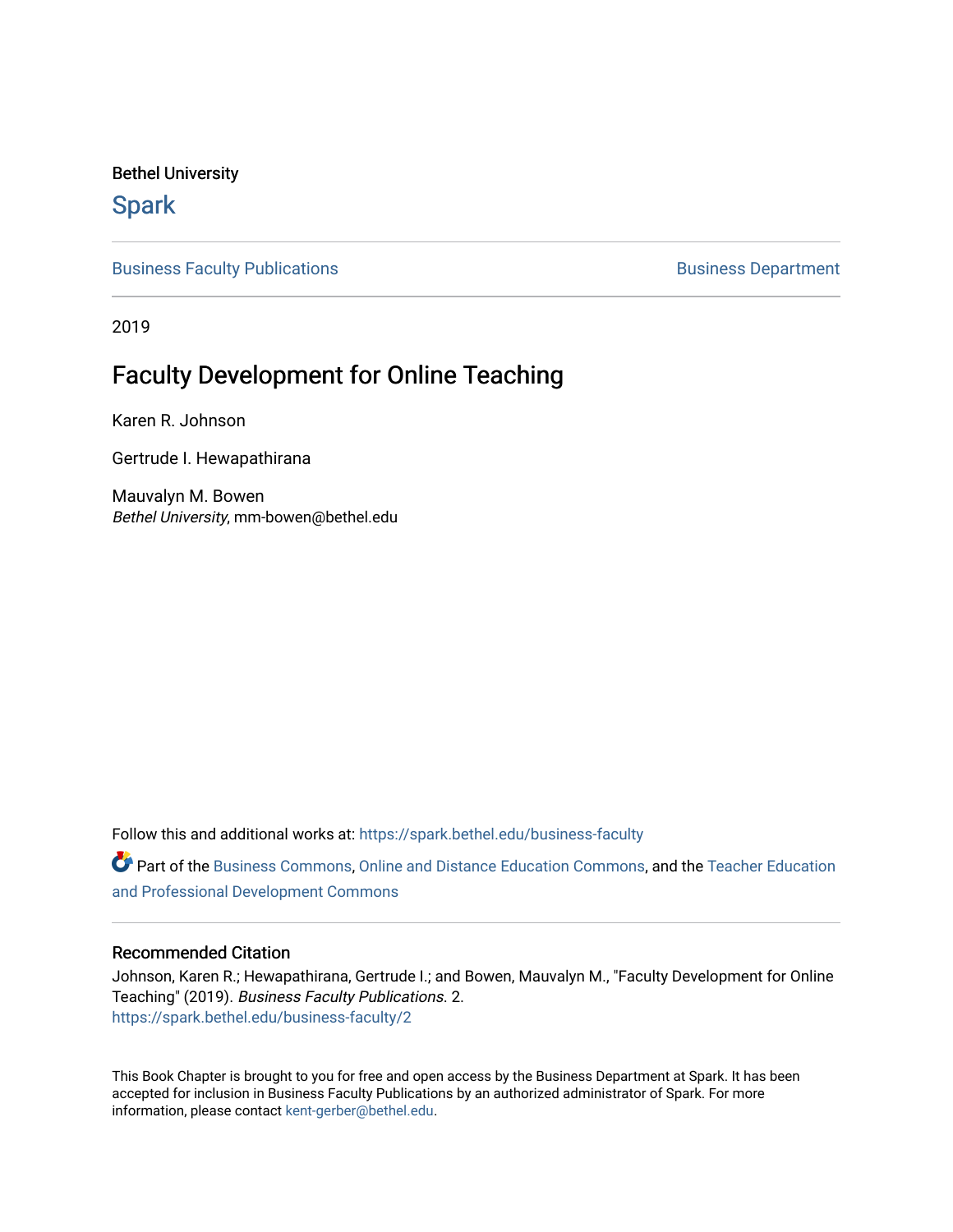**Citation:** Johnson, K. R., Hewapathirana, G. I., Bowen, M. M. (2019). Faculty development for online teaching. (pp-40-55) In J. S. Keengwe (eds) *Handbook of Research on Virtual Training and Mentoring of Online Instructors*. IGI Global, ISBN13: 9781522563228 URL: [https://www.igi-global.com/book/handbook-research-virtual-training](https://www.igi-global.com/book/handbook-research-virtual-training-mentoring/199832)[mentoring/199832](https://www.igi-global.com/book/handbook-research-virtual-training-mentoring/199832)

# **Faculty Development for Online Teaching**

Karen R. Johnson, *University of North Texas, USA*

Gertrude I. Hewapathirana *Gulf University for Science and Technology, Kuwait*

Mauvalyn M. Bowen *Bethel University, USA*

# **ABSTRACT**

Despite dramatic increase in online education and the benefits associated with this instructional pedagogy, many challenges exist with the design and delivery of online learning. Faculty play a critical role in the process of quality online education. Yet, development opportunities for faculty are too few, often lacking a comprehensive approach needed for faculty to function optimally in the online learning environment. The interconnection among pedagogy, technology, context, students, faculty, key decision makers and administrators in higher education complicates the online teaching and learning processes. The purpose of this chapter is to address development issues related to faculty who teach online by embracing training and other critical developmental support needed to ensure success of online education. Various training and development frameworks and models are recommended as ways to prepare and support faculty to teach effectively online.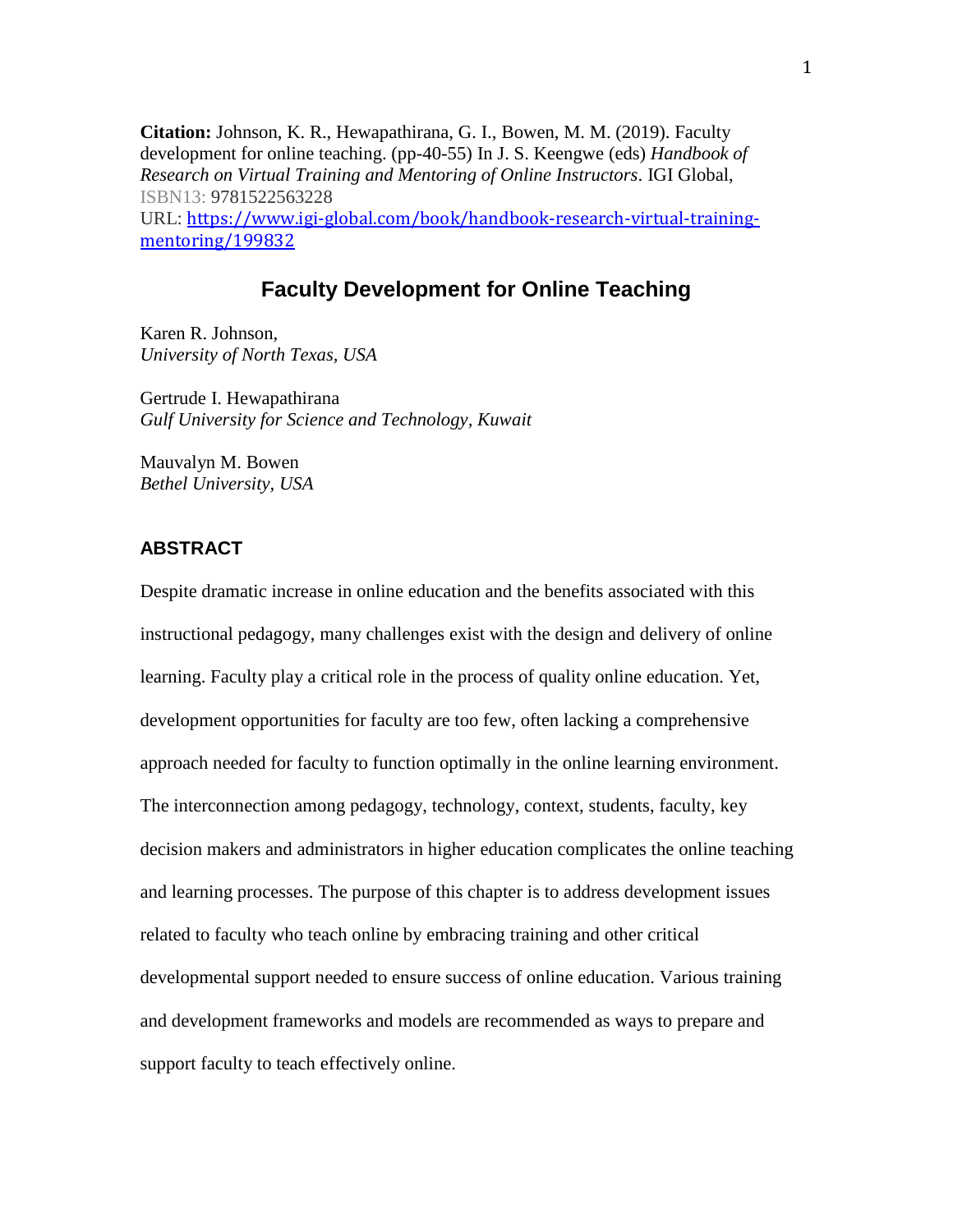Keywords: Online Education, Online Instructional Pedagogy, Training and Development, Online Development Frameworks/Models, Technology, Learning Outcomes

# **INTRODUCTION**

In the United States more than 6.7 million students are enrolled in at least one online course (Allen & Seaman, 2013). Of the total student enrollment in higher education, approximately 32% of students take at least one course offered in the online format. The exponential growth in online learning has been accompanied by a variety of challenges. While online learning has presented many opportunities for students, ranging from convenience, flexibility, access to education, cost reduction, and college success, many critics, including faculty, question its authenticity and value. Only 30% of academic leaders are of the perception that faculty value and accept this instructional delivery method (Allen & Seaman). Furthermore, almost 45% of instructors are of the view that preparing for, and teaching online courses, can be more time consuming. Approximately 25% rate the learning outcomes as substandard to the traditional face-toface classroom setting (Allen & Seaman).

Massive Open Online Courses (MOOCs) are also an emerging form of online learning. Numerous universities and other public and private organizations across the world are offering MOOCs to millions of people (Margaryan, Bianco, & Littlejohn, 2015). Though it is argued that the presentation of course materials in MOOCs are highly organized, research indicates that the quality of instructional design is low (Margaryan et al.). Yet, opportunities to develop faculty for online teaching are too few and when offered are of low quality with the focus primarily on the technology and little or no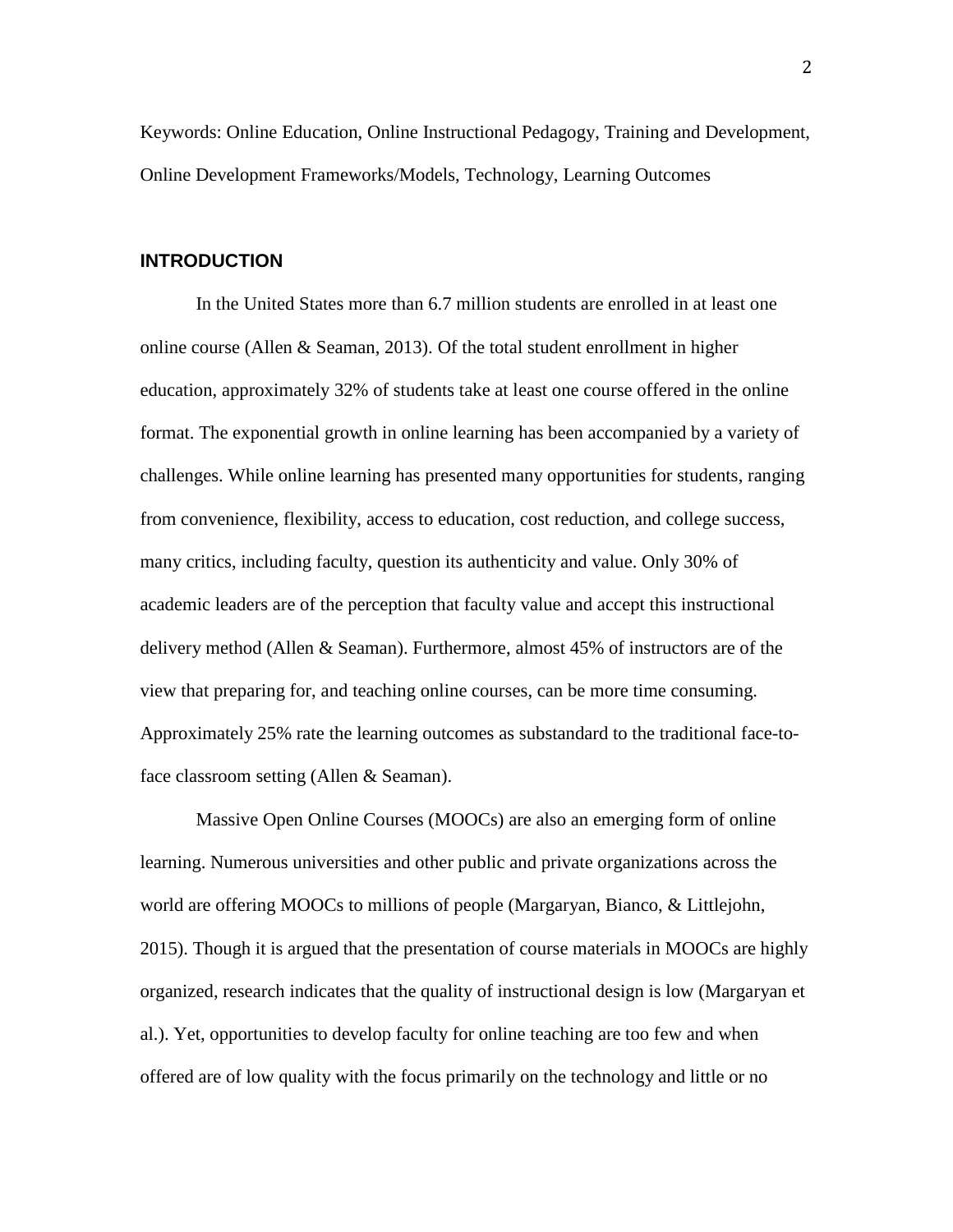emphasis on the pedagogy of online teaching (Lane, 2013) or other supporting factors of online education. Furthermore, training is typically delivered in a face-to-face lab setting with hands-on activities rather than utilizing an online learning platform.

The mushroom in online learning as well as the cost-saving benefits to institutions has been unmatched with faculty preparation. While the above findings are valid, there are models of online training and development initiatives that can be adopted to influence online teaching and learning, as well as the perceptions of academic leaders and stakeholders. The chapter presents a comprehensive understanding of current issues, best practices, and propositions for improving the standards of online education through faculty development. Recommendations for future research are also provided.

# **BACKGROUND**

Online education is characterized by: 1) the separation of teachers and learners which distinguishes it from face-to-face education, 2) the influence of an educational organization which distinguishes it from self-study and private tutoring, 3) the use of a computer network to present or distribute some educational content, and 4) the provision of two-way communication via a computer network so that students may benefit from communication with each other, teachers, and staff (Keegan, 1988).

The history of online education has gained momentum since the 1960s with the first computer linked virtual classroom created by the University of Illinois. This experiment enabled students to access learning resources while listening to remotely broadcasted lectures (Smarty, 2010). Since then, the growth of online education in US Colleges has created greater access to higher education, attracting many different types of learner communities. The expansion of the World Wide Web enabled countries around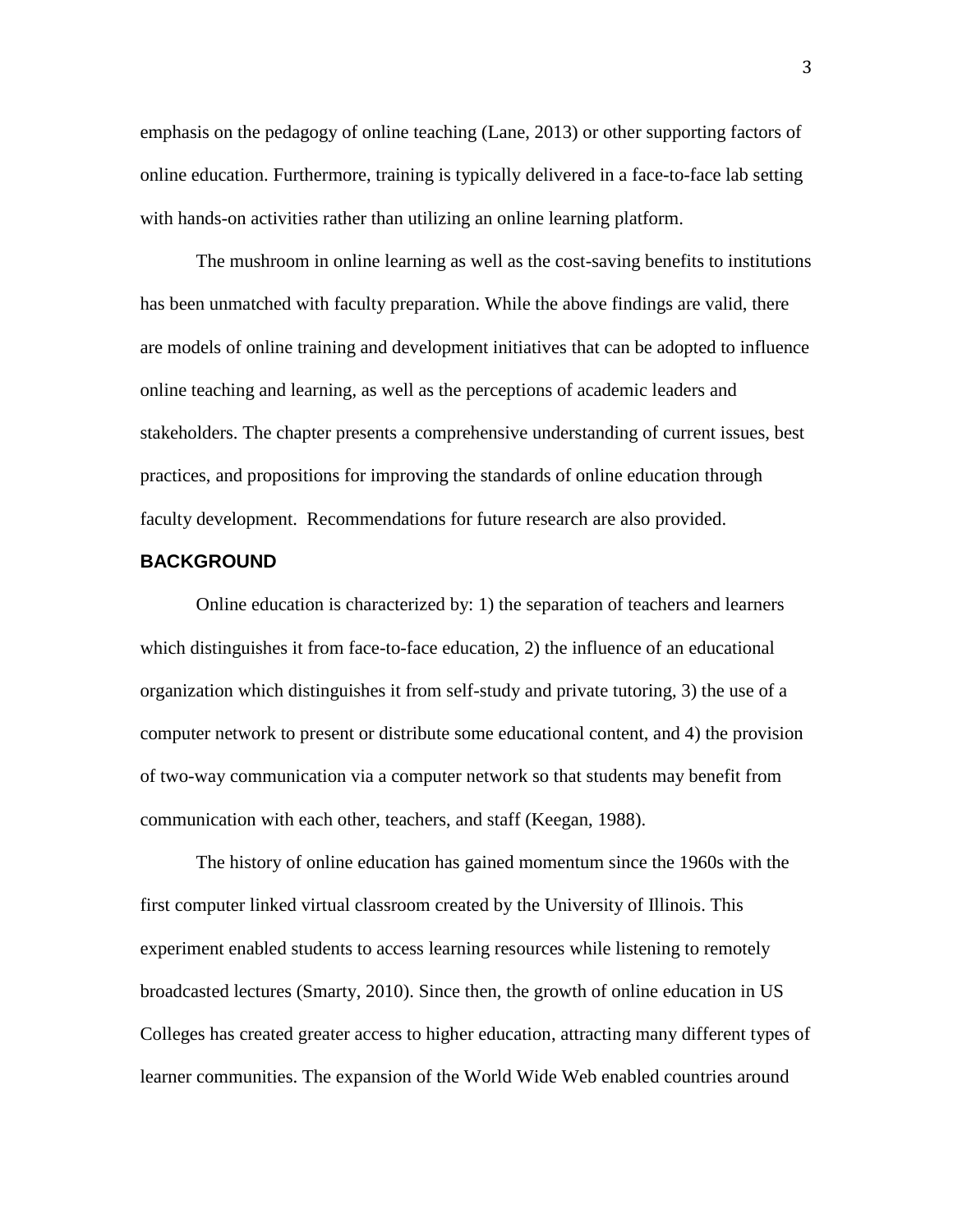the world to quickly reap the benefit of virtual education as well as access to online information. Within only a short time, large corporations embraced online employee training as a strategic action to slim their training budgets, save traveling cost and time, and minimize the loss of work time as well as software distribution costs (Pappas, 2014).

Initially online education was attractive to working adults. Today, online learning has become mainstream education for many learner communities, irrespective of age, gender, and location (Schulte, Dennis, Eskey, Taylor, & Zeng, 2012). No doubt online education created lifelong learning access to many who dreamed of higher education. With the rapid expansion of the Internet and learning technologies around the world, aspiring learners have the opportunity to earn any type and level of degree without physically traveling to a college (Smarty, 2010). Increasing access to online education for all age learners has changed the way educators and learners see the world and the way the working, teaching, and learning processes unfold. Many academic institutions invest in innovations and technological advancements to embrace the future potentials of online education, in spite of documentation of negative views of online education (Bailie, 2015; Lloyd, Byrne; McCoy, 2015; Kirp, 2003).

Developing credible and legitimate programs and formalizing the degree offerings with accreditation of online degrees have been critical concerns (Smarty, 2010). In 1999, Jones International University became a noteworthy landmark of being the first accredited online educational institution by the Higher Learning Commission and the North Central Association (Kirp, 2003). With the first accredited online degree program, many public and private universities began offering numerous online degrees. Recently, online degree offering became a lucrative business; especially for private for-profit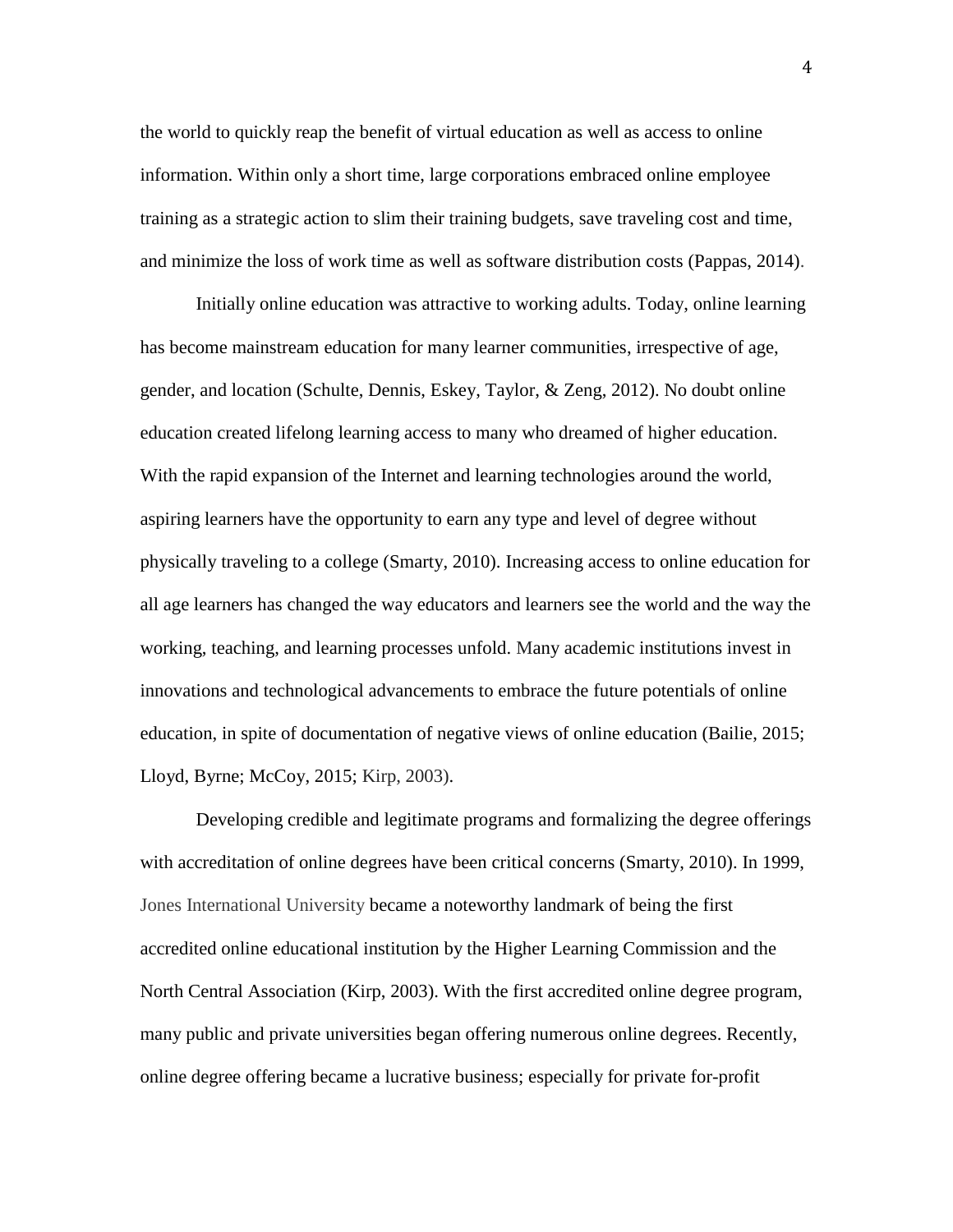institutions that employ adjunct instructors from anywhere in the world without investing much to hire and train full-time instructors (Kirp, 2003). Low cost and high returns of online education have become a driving force that attracts numerous online colleges around the world, often times at the expense of high quality online programs.

In recent times, many well-established highly reputed public institutions began to experiment with online education and actively engage in a quality improvement effort as a way to secure financial sustainability through online education (Schulte et al., 2012). With this booming online education industry, several concerns related to legitimacy, purpose, and quality of education have become pressing issues of online education. Kirp (2003) raised concerns about online education as a tension between revenue generation and the mission and values of higher education. Kirp asserted that the purpose of education is to achieve public good; however, online education is often seen as marketdriven in which the prime motive is to earn a higher profit. The controversy between market-driven education and public good driven education led to a rethink and redesign of online education to achieve academic excellence. Despite greater access to online education, retention and graduation rates have been dramatically low compared to faceto-face education (Haber & Mills, 2008; Kirp; Lee & Busch, 2005; Muilenberg & Berge, 2005; Seaman, 2009).

Research on online education portrays myriads of opportunities and challenges and highlights ongoing controversies of whether online learning can have similar effects as that of face-to-face learning (Schulte et al., 2012). The following section addresses several challenges that hinder the effectiveness of online education.

# **EXPLORING THE ISSUES OF ONLINE EDUCATION**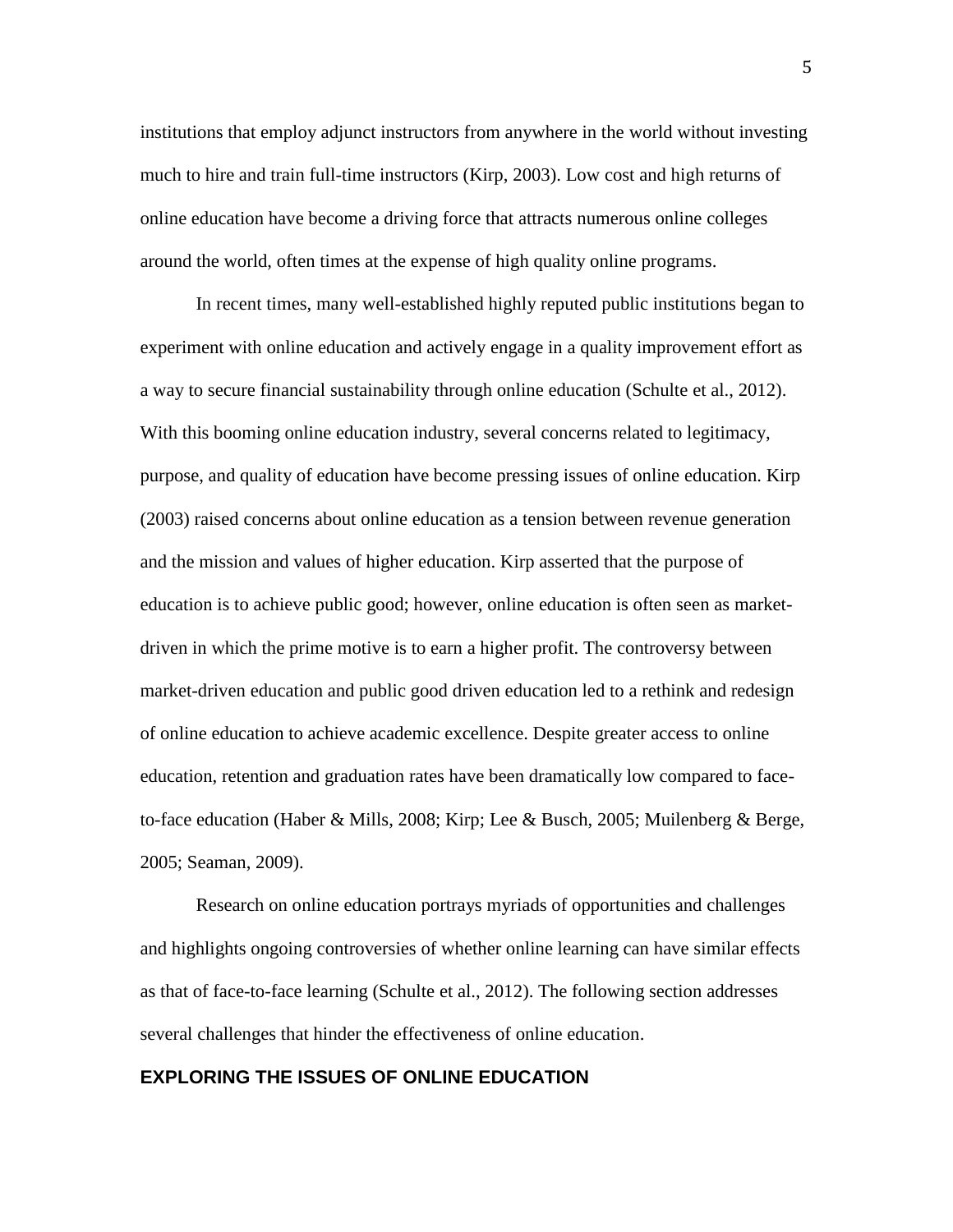The phenomenal growth in online learning challenges higher education institutions to ensure that online course offerings are of high quality. Many educational institutions face innumerable challenges that are worth exploring. Gaining accreditation of online programs, attracting technology savvy instructors who are willing to devote more time compared to face-to-face teaching, and enhancing the rigor and quality of degree programs and employability of online graduates are few examples of serious issues of online education. These issues are categorized and discussed in relation to university administration, faculty, students, and technology.

#### **University Administrative Issues**

There is concern about the lack of support and incentives provided by institutions to ensure quality of online teaching (Baran & Correia, 2014). Traditionally, higher education has been known to be slow moving, with change being measured in years, and sometimes decades. However, of late, external forces have combined to challenge higher education's resistance to change. These forces range from the emergence of new student population to the growth of technology and the Internet, and a continued reduction in governmental support. Additionally, these changes have caused institutions to re-examine how they function and how they interact with the outside world (Folkers, 2005). Online education has become a real expression of the changes in higher education; however, the incorporation of online education has far-reaching effects, impacting the organization structurally, financially, and culturally. These forces bring challenges to higher education and issues arise for administration as colleges and universities seek to move from the physical 'marketplace' to the virtual world of the 'marketplace' through the integration of online programs (Folkers).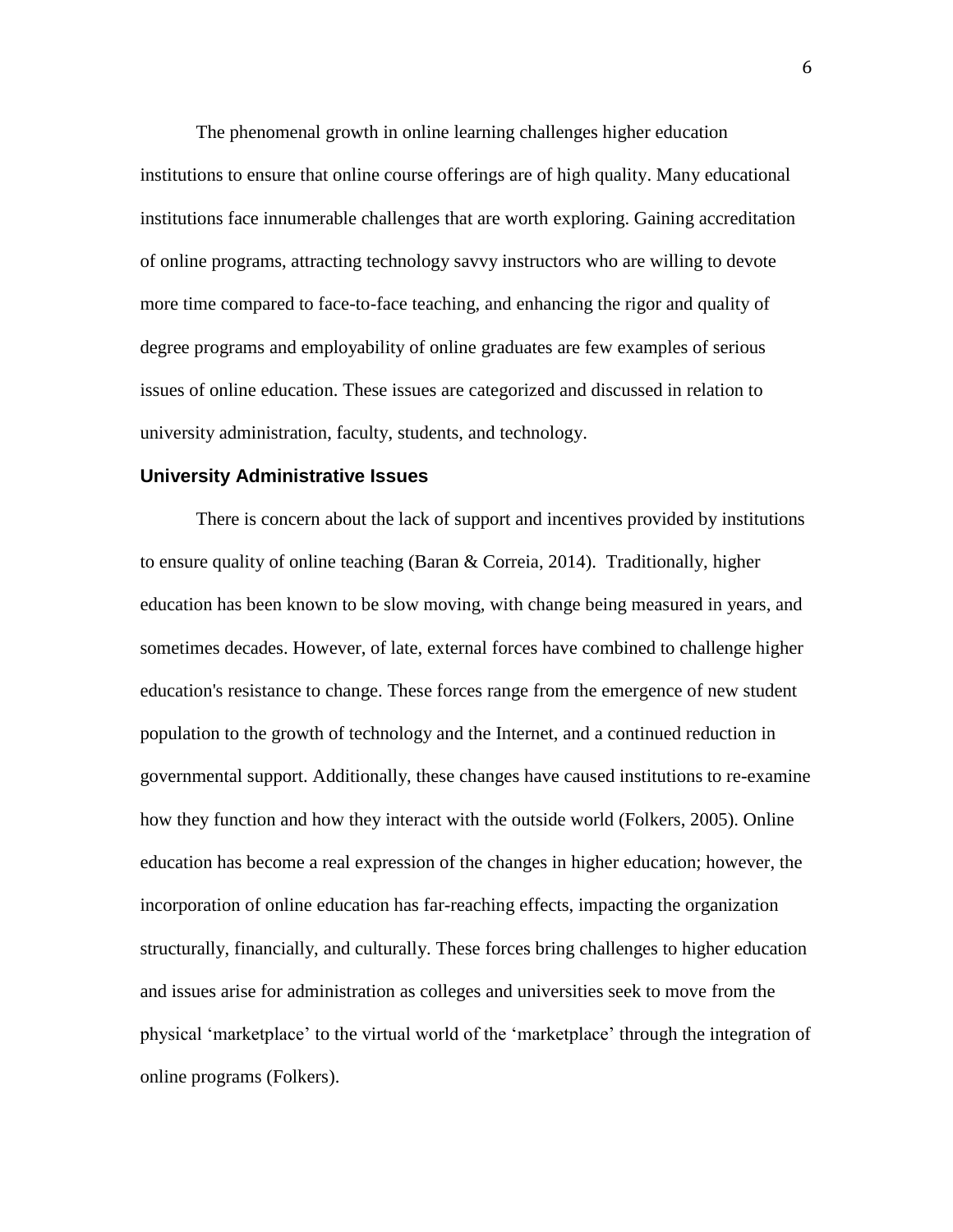The impact of online teaching efforts on personnel review processes such as faculty tenure and promotion causes strain on administration (Ferk & Judd, 2002). Issues broadly associated with scholarship and creativity that can affect a faculty member's professional development path becomes problematic for assessment. The status of online education within the higher education administrative decision making systems is of concern.

Baer (2002) cited that for-profit firms use the Internet to offer courses and degree programs in direct competition with nonprofit and government-supported colleges and universities. At the same time, many firms seek to partner with academic institutions to offer online instruction. Collaboration therefore requires partners to define responsibilities for administrative services, promotion and students' election, technology, content development, instruction, awarding of credits, and overall quality control. It therefore poses the question of whether to split the traditional faculty role of both course designer and teacher, and assign different professionals for the two functions. This becomes an issue for administration and universities. Collaborations will expand the markets for online learning but a number of difficult issues remain to be resolved (Baer). Overall, instructors are more satisfied with online teaching when the institution offers relevant support (Wasilik & Bollinger, 2009). Inadequate technical support, hardware, software, instructional design, and no recognition of the value of online teaching hinder the implementation of effective teaching of web-based courses by faculty (Pajo  $\&$ Wallace, 2001).

#### **Faculty Related Issues**

7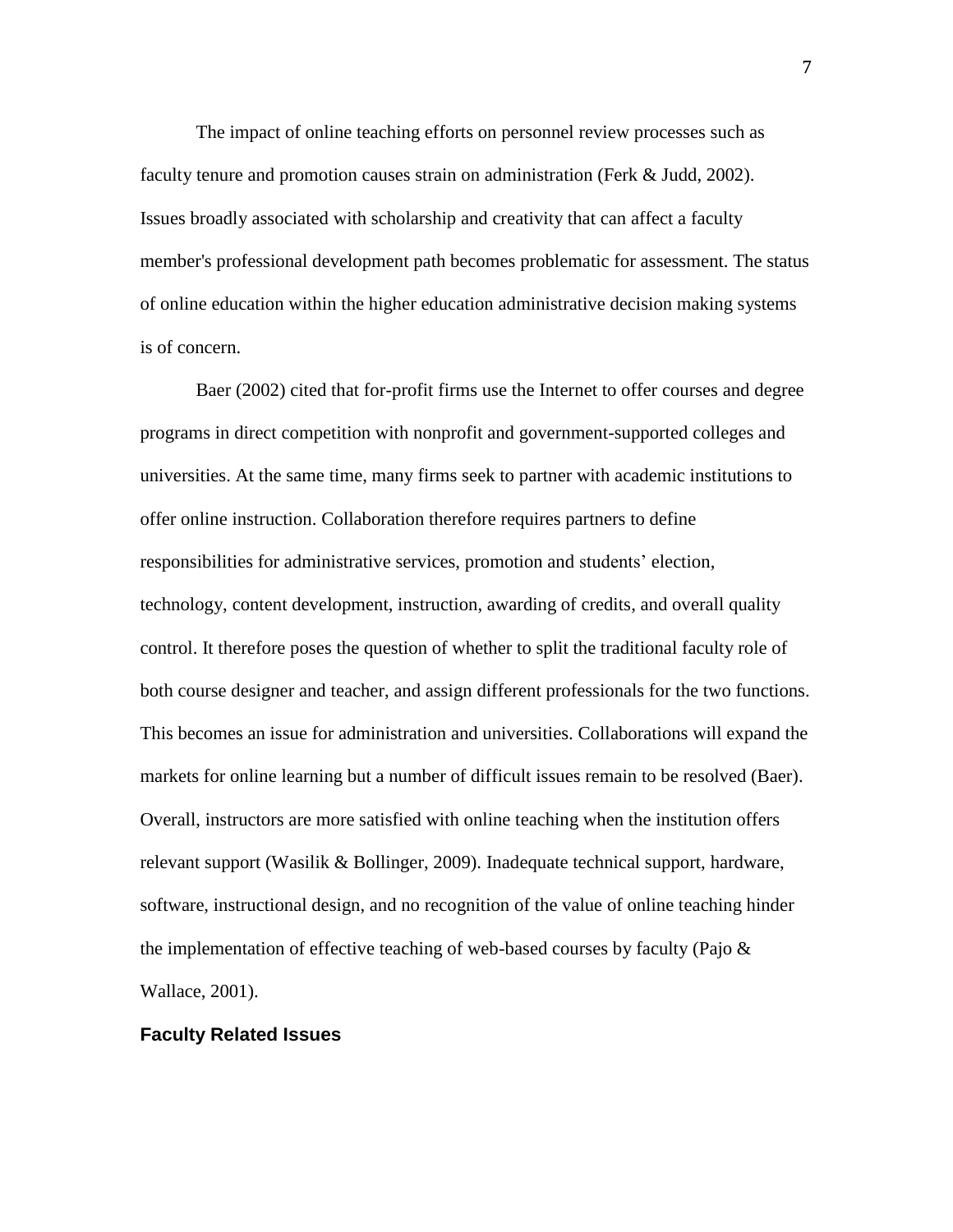Faculty members play a crucial role in building capacity and providing quality online education. The number of faculty members who teach online continue to increase as the need for online programs grow. There is an increasing demand for technology savvy faculty members. Despite emerging new job opportunities, some faculty members experience a level of unease regarding the value and authenticity of current online teaching and learning practices (Baran & Correia, 2014). Furthermore, there is a lack of faculty development programs needed to equip faculty with multiple skills essential to become effective online facilitators.

Teaching in the online learning setting requires a different skill set (Lane, 2013). Although some instructors embrace the opportunity to teach online, many resist the task. Several instructors teach their first online course without appropriate training and development, or adequate preparation time needed to execute the course effectively. These instructors complete online course preparation in the exact manner as if they were teaching a face-to-face course. The preparation and actual teaching is done with little or no rethinking of prior classroom beliefs and assumptions nor teaching philosophy (McQuiggan, 2012). As faculty members make this transition, they neither rethink nor reconstruct their attitudes and beliefs about how they teach and how students learn in the online setting. Adapting to the new roles and skills helps faculty to adapt more easily to teaching online (Baran & Correia; 2014).

Research has also shown that faculty with experience teaching online show very little concern for: lack of student interaction with him/herself and other students, not being able to change or quickly adapt to the new environment, lack of technological skills, not achieving course outcomes, lack of training, inadequate time to monitor course,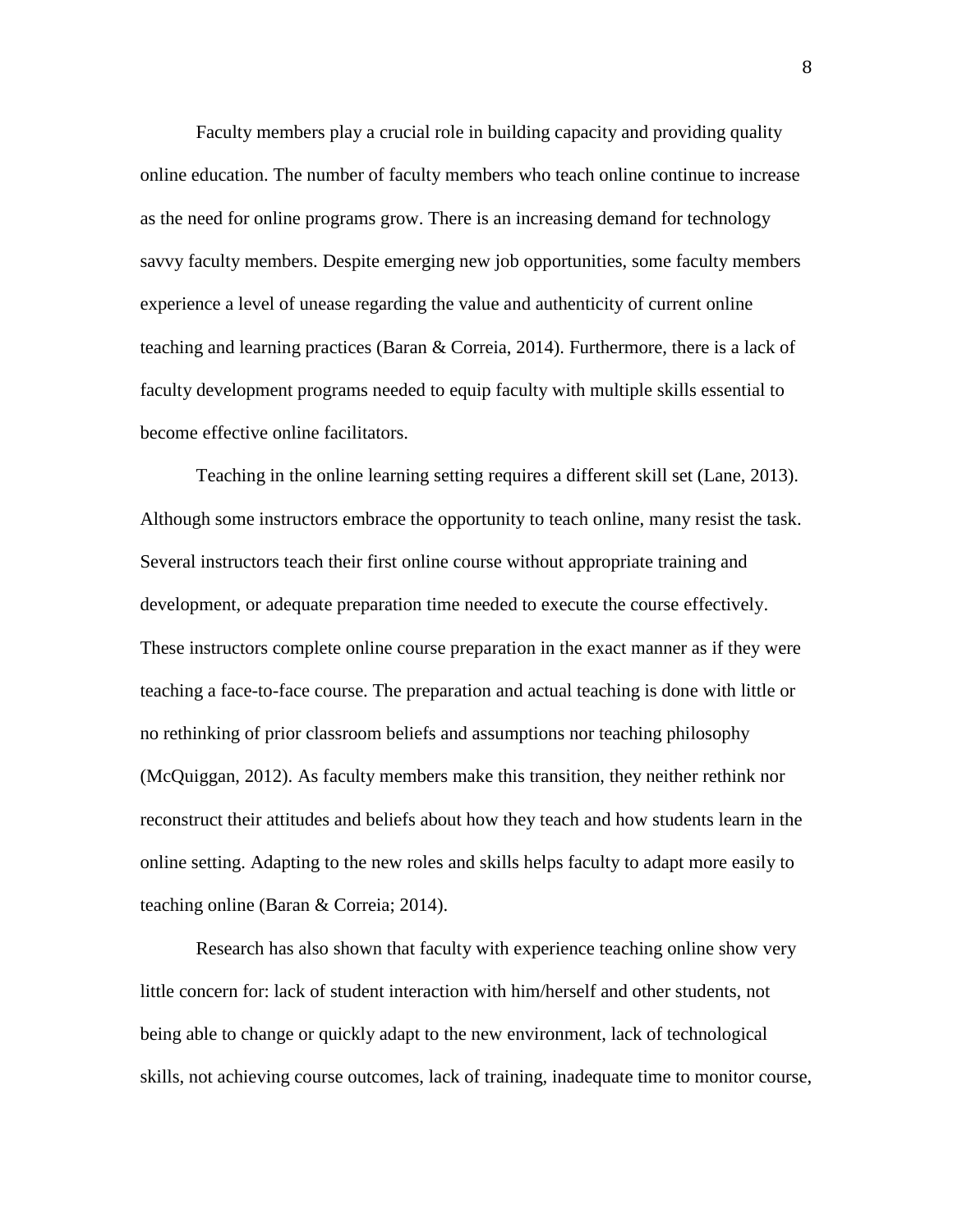and the overall course quality (Hunt et al., 2014). On the contrary, inexperienced online instructors will more easily admit and show concern for the lack of interaction with students, lack of online pedagogical skills, and the need to observe others teaching in an online setting (Hunt et al.).

#### *People Skills*

Teaching is a complex exchange between the instructor and student. Therefore, instructor understanding of demographic and psychographic characteristics of learners is arguably central to facilitating effective instruction (Bigge & Shermis, 1992; Knowles, Holton, & Swanson, 2005) even in the online setting. Researchers point out several relevant theories of learning such as stimulus-response and behavioral theories, cognitive development theories (Bigge & Shermis), and Bandura's (1973) social learning theory as critical to developing collaborative team skills and learning. In today's diverse global economy, people skills has become a critical skill for almost all learners to navigate successfully in the workplace. Incorporating people skills into course design is needed to create online virtual groups with projects assigned to support student learning in real-life to meet the course learning objectives and team learning competencies (Kasl, Marsick,  $\&$ Dechant, 1997; Ubell, 2010). An experimental project using Google Doc as a way to enhance collaborative writing found that students were able to utilize new technology to work in groups and produce authentic assignments (Gautreau et al., 2012). Another example utilized video conferencing technology to guide students and found that the integration of multi-media instructions would enhance learner engagement.

The ongoing controversies of how to instill people skills in an online learning environment not only applies to students but also creates a need for instructors to master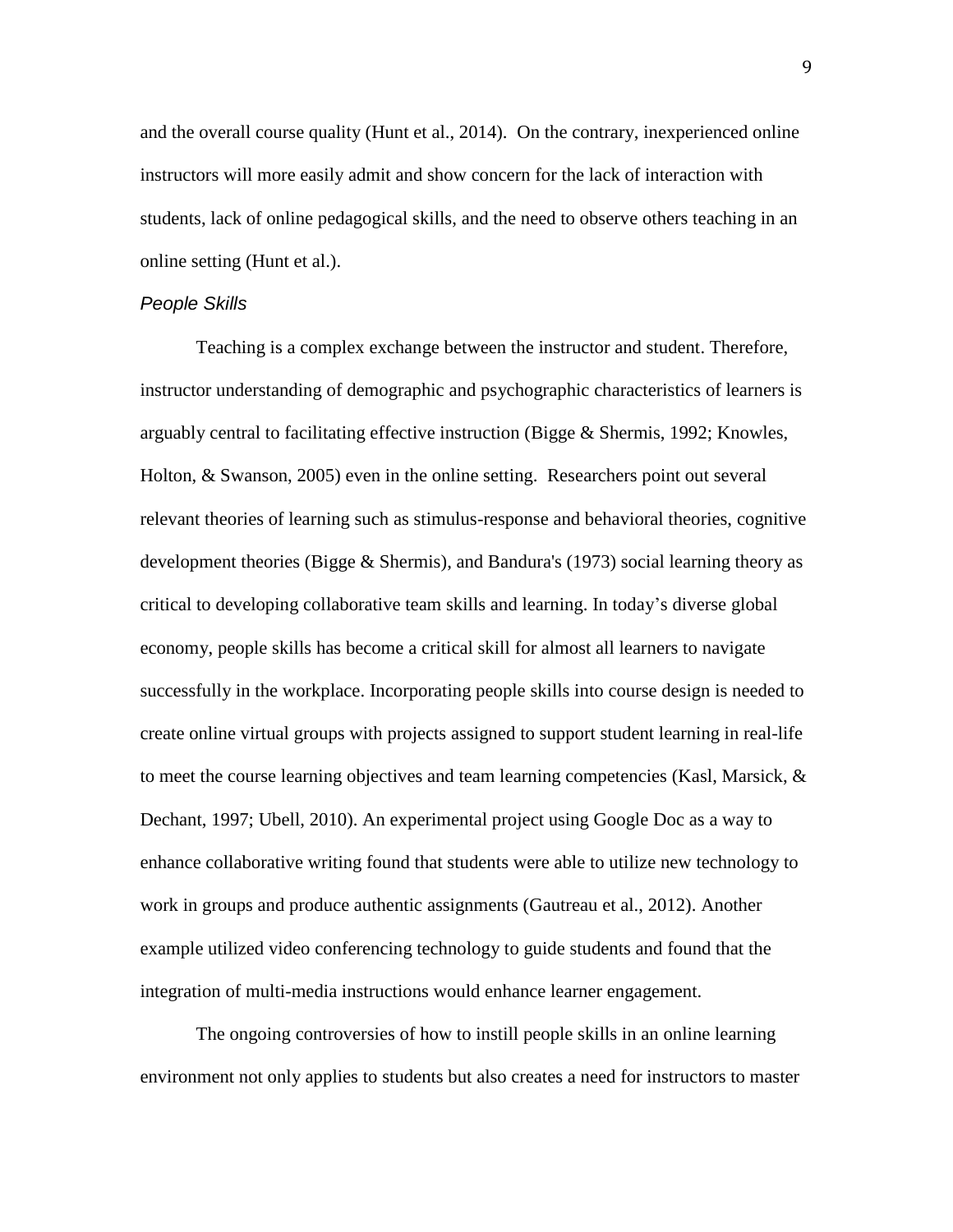multiple skills to guide learners to develop learner abilities to meet global workplace needs. Therefore, ongoing concerns to ensure the comparability of quality online education with face-to-face learning and how to customize online education to better support the learners of all generations are noteworthy aspects that need methodological solutions.

#### **Student Related Issues**

During the last three decades, online universities have been trying their maximum effort to increase retention and student learning. Furthermore, the authenticity of learning, the degree of student engagement in learning, measuring student learning outcomes, and practical application of learning have become serious concerns.

It is important to explore key variables such as learner characteristics, technical capabilities, attitude towards online learning, time management skills, graduation rates, and employability to assess the effectiveness of online learning. The primary goal of educational institutions is to prepare students for a global workplace that requires a higher level of technical, conceptual, and interpersonal skills to perform and integrate systemic capabilities to real-life situations (Robbins, Coulter, Sidani, & Jamali, 2015). To curtail some of the predominant inter-generational issues, it is important to reduce the differences in expectations between the instructor and student, minimize the gap of technology competencies, and learning styles (Gibson, 2009).

Online learners can be classified as multigenerational and highly diverse; therefore learner attitudes, desires, expectations, learning, and technology capabilities are also varied. Accommodating multigenerational learners who have varying levels of learning abilities and different expectations in an online format has been noted as a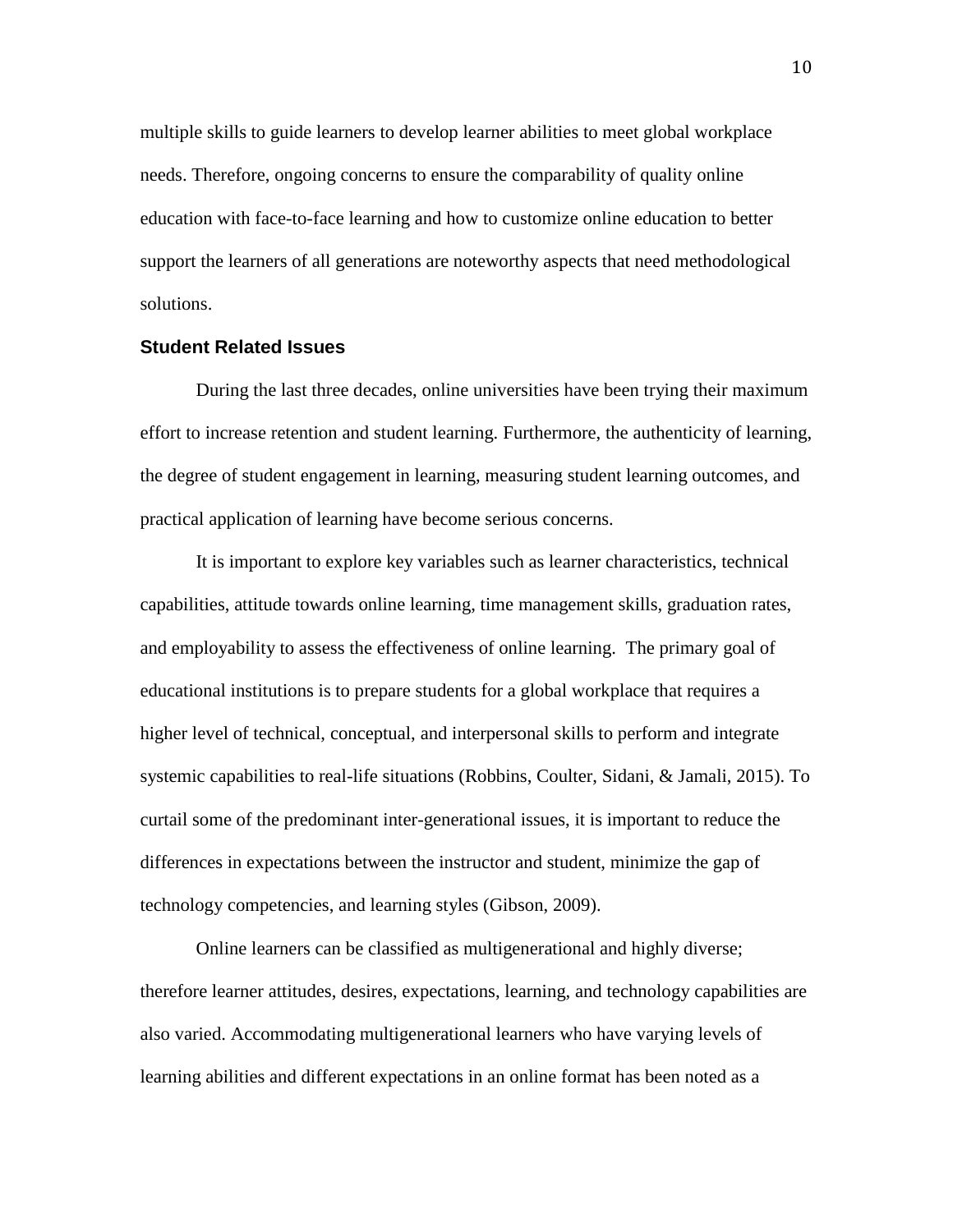daunting task for instructors (Andert & Alexakis, 2015). However, generational differences and uneven technology skill levels in an online classroom as well as varying learner abilities at times prompt instructors to focus more on technology, rather than content and teaching complex conceptual and subject-specific content. Hence, instructors need to develop multiple expertise (Bailie, 2015) to manage diverse learning habits and capabilities, subject and content specific expertise, and solving technology related issues simultaneously. Instructors who have multiple skills and knowledge to manage such challenges are rare. To remedy this vacuum of essential technology expertise, many universities employ technology experts to pre-design and develop the course shells that include content knowledge, assessments, discussion boards and rubrics. Often, online tests are also preset and students can self-administer tests on a weekly basis with automatic grading linked directly to the grade book. A predetermined course shell is often mismatched with instructor expertise leaving instructors disconnected and disengaged with students because there is not much flexibility to incorporate instructor expertise to day-to-day student learning into an already fixed course format.

There is a growing concern about the attrition rate of students enrolled in online courses. While research indicates that students need to exercise higher levels of discipline and self-motivation when taking online courses, a major factor that contributes to student dropout rates is the lack of teacher presence where students feel physically and psychologically distant and isolated from the instructor. For some students, these feelings of isolation and disconnectedness result in withdrawal, poor performance, and failure (Bowers & Kumar, 2015), raising many questions on the effectiveness and quality of online teaching.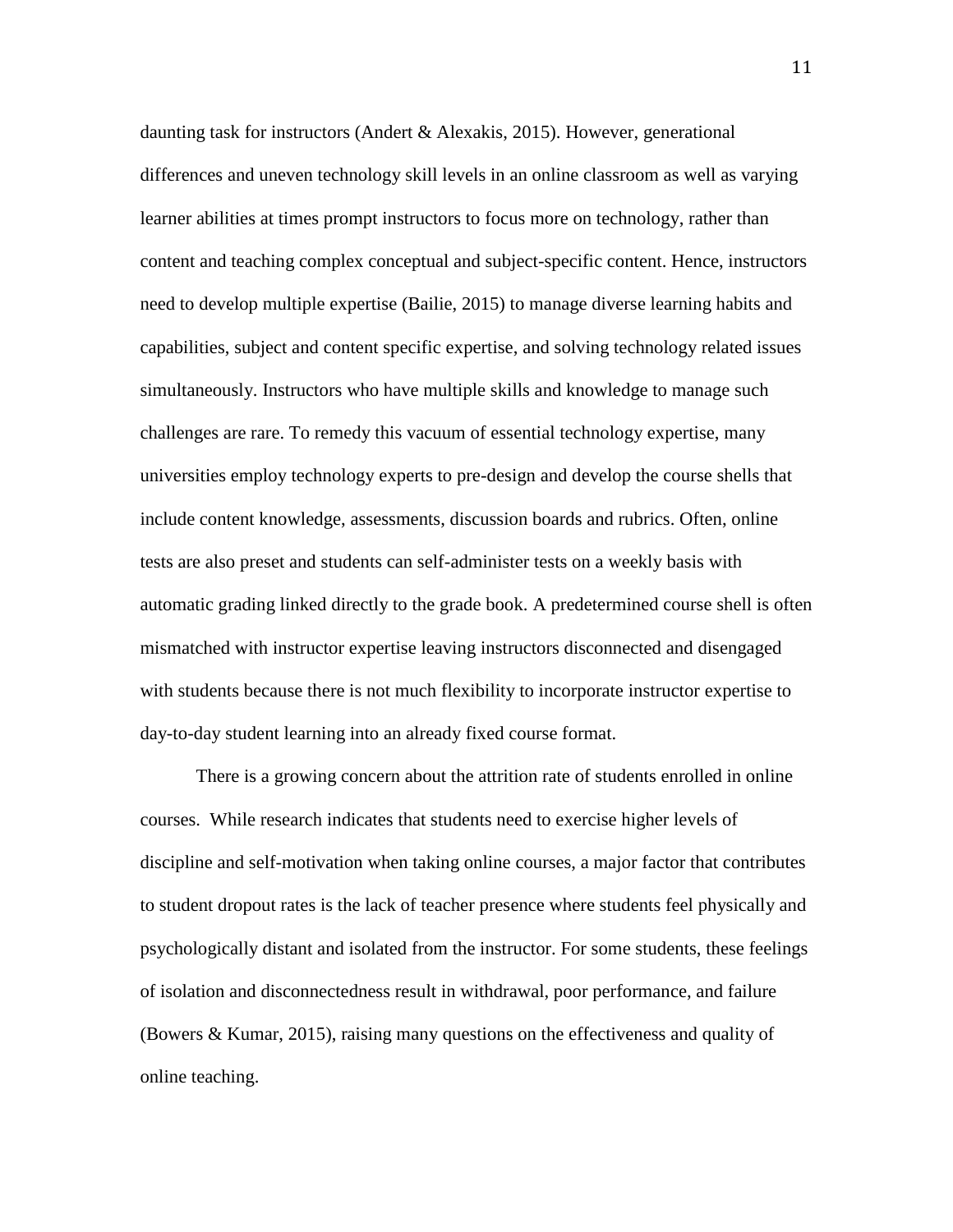Researchers raise questions such as - how can students apply technology and extract its greatest advantages for the global and virtual realities? How can they gain reallife expertise? Can instructors use learning tools and techniques such as group projects, field experiments, internships, study abroad programs and in-class discussions as similar to a face-to-face learning (Lloyd, Byrne, & McCoy, 2012)? How can students select a project and carry out extensive investigations to gain a deeper understanding and how can they effectively build virtual teams to provide deeper learning and peer learning (Andert & Alexakis, 2015)? To answer these questions, more experiments and new instructor training models are needed, as well as, flexible course modalities that can instill and utilize multiple expertise of both instructors and students.

#### **Technology Related Issues**

Successful integration of technology in online teaching depends on accessibility, availability, and the extent to which it is embraced and utilized by faculty. Learning Management Systems (LMSs) are Internet based technologies that support and facilitate online teaching and learning processes (Fathema, Shannon, & Ross, 2015). Some of the most widely used LMS platforms include Moodle, Blackboard, Desire2Learn, Angel Learning, Canvas By Instructure, and Pearson LearningStudio. Gautreau (2011) defined LMS as a "self-contained webpage with embedded instructional tools that permit faculty to organize academic content and engage students in their learning" (p. 2). Students can become engaged through features such as online group chats, discussions, PowerPoints, lecture materials, readings, videos, assessments/assignments, and grading, which together support teaching and learning. However, the educational content, technological resources, and interaction possibilities that LMS platforms now provide are more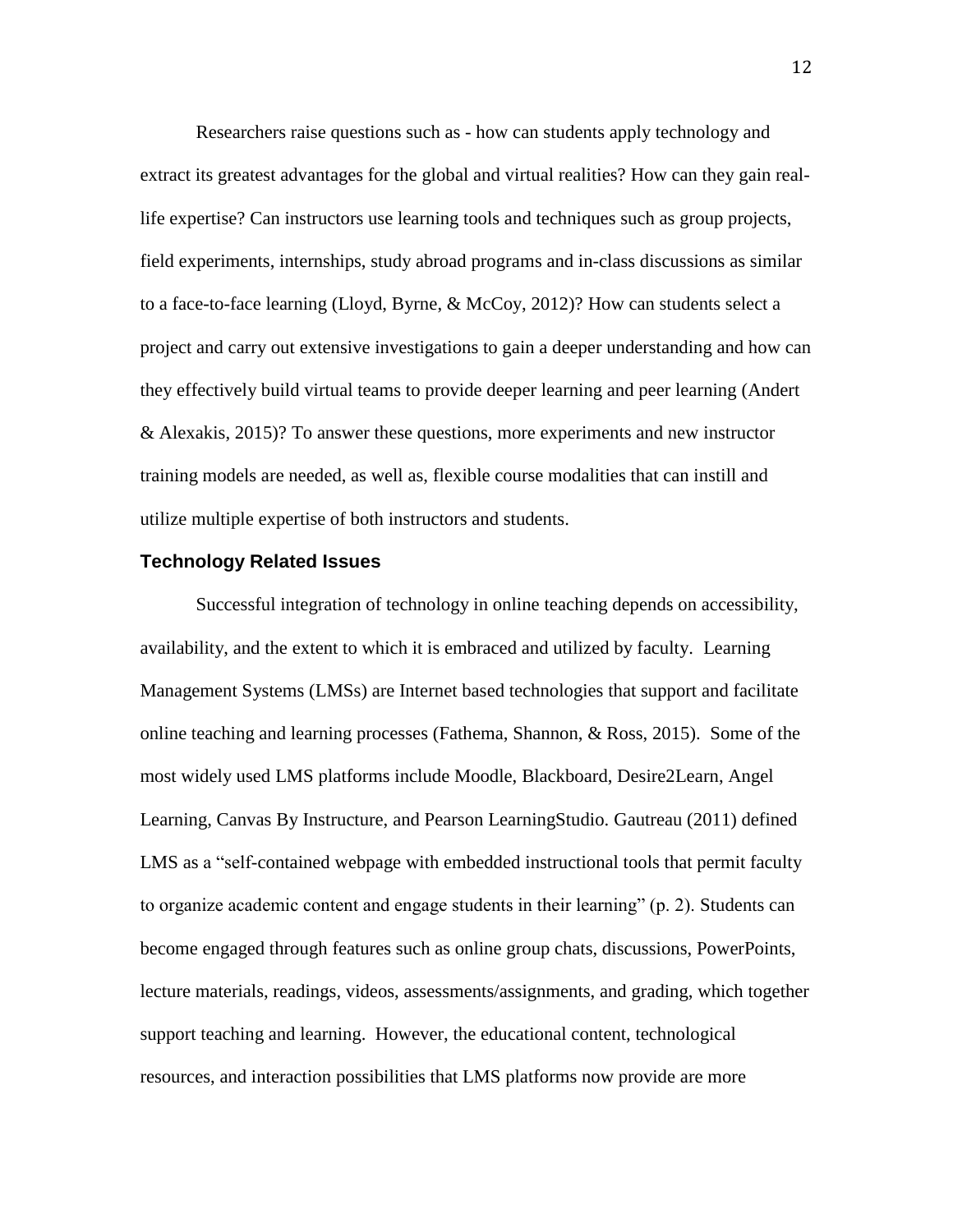complex. Although higher education institutions invest significantly in utilizing LMSs, these systems are not optimized by faculty (Fathema et al., 2015).

With the rapid growth in online learning, LMSs have become indispensable in higher education. Approximately 99% of universities own a LMS, however, an estimate of 50% of faculty use these systems frequently. Furthermore, the majority of faculty members do not employ the LMS's most advanced capacities and features that will potentially enhance student learning.

Lack of training (Pajo & Wallace, 2001; Pandra & Mishra, 2001), knowledge, skills, role models, and time are perceived by faculty as significant personal barriers for teaching in the electronic learning environment. Faculty also display attitudinal barriers, such as, no faith in technology, unwillingness to work with technology, and lack of concern about student access (Pajo & Wallace).

Faculty members are more inclined to teach online when there is a personal interest to use technology and where there is sufficient provision for technology infrastructure (Pandra & Mishra, 2007). A study (Fathema, et al., 2015) revealed that system quality had significant positive effect on perceived ease of use and perceived usefulness of LMS. This suggests that quality issues of the LMS are important for faculty. Examples of quality issues are functions, content, navigation speed, and interaction capabilities. Faculty use of technology was also significantly related to their perceived self-efficacy, which indicates that "faculty members with higher self-efficacy find LMS useful and easy to use comparative to faculty members with lower selfefficacy. In other words, faculty members who are confident about their LMS skills perceive LMS as a useful technology and experience lower complexity using it"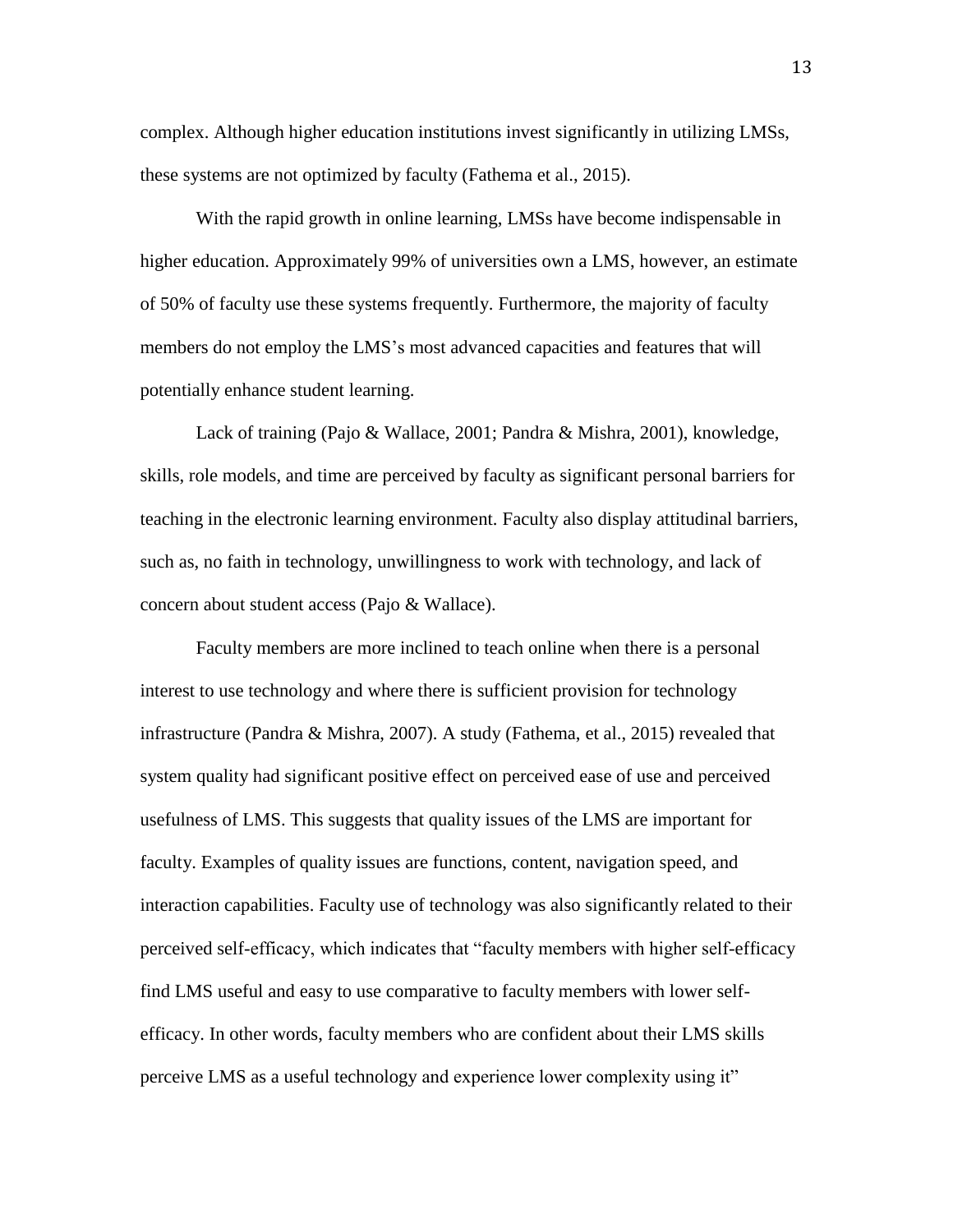(Fathema et al., p. 226). Faculty members are more likely to develop positive attitude using LMS if there is adequate guidance, personal/group assistance, and/or specialized instructions (Fathema et al.). Matching technology and organizational concerns with student and faculty concerns are complex yet an important task to gain advantages of online education.

With so many issues related to online teaching and learning, new approaches to course development and improvement must be considered (Swan, Day, Bogle, & Matthews, 2014) to meet the increase in demand for online course offerings and to enhance the online learning process. In the following section, a description of the formats of training opportunities for faculty is provided. Also, recommendations are offered using various models and frameworks as development opportunities for faculty to improve the quality of online education. To more fully improve faculty performance in the online environment requires active involvement and support of university administrators and factulty, adequate provision of technology needed to facilitate learning, student input, along with faculty willingness and enthusiasm.

#### **SOLUTIONS AND RECOMMENDATIONS**

Faculty development is essential to the quality of online learning (Meyer & Murrell, 2014). The quality of online programs is positively related to how development approaches respond to the needs of faculty who teach online. Development initiatives play a crucial role in assisting faculty to "adopt online pedagogical practices and reconstruct their teacher persona in an online environment" (Baran & Correia, 2014, p. 96) for successful implementation of online learning. Development programs aid faculty to "engage in pedagogical problem solving and discovery about online teaching" (Kreber

14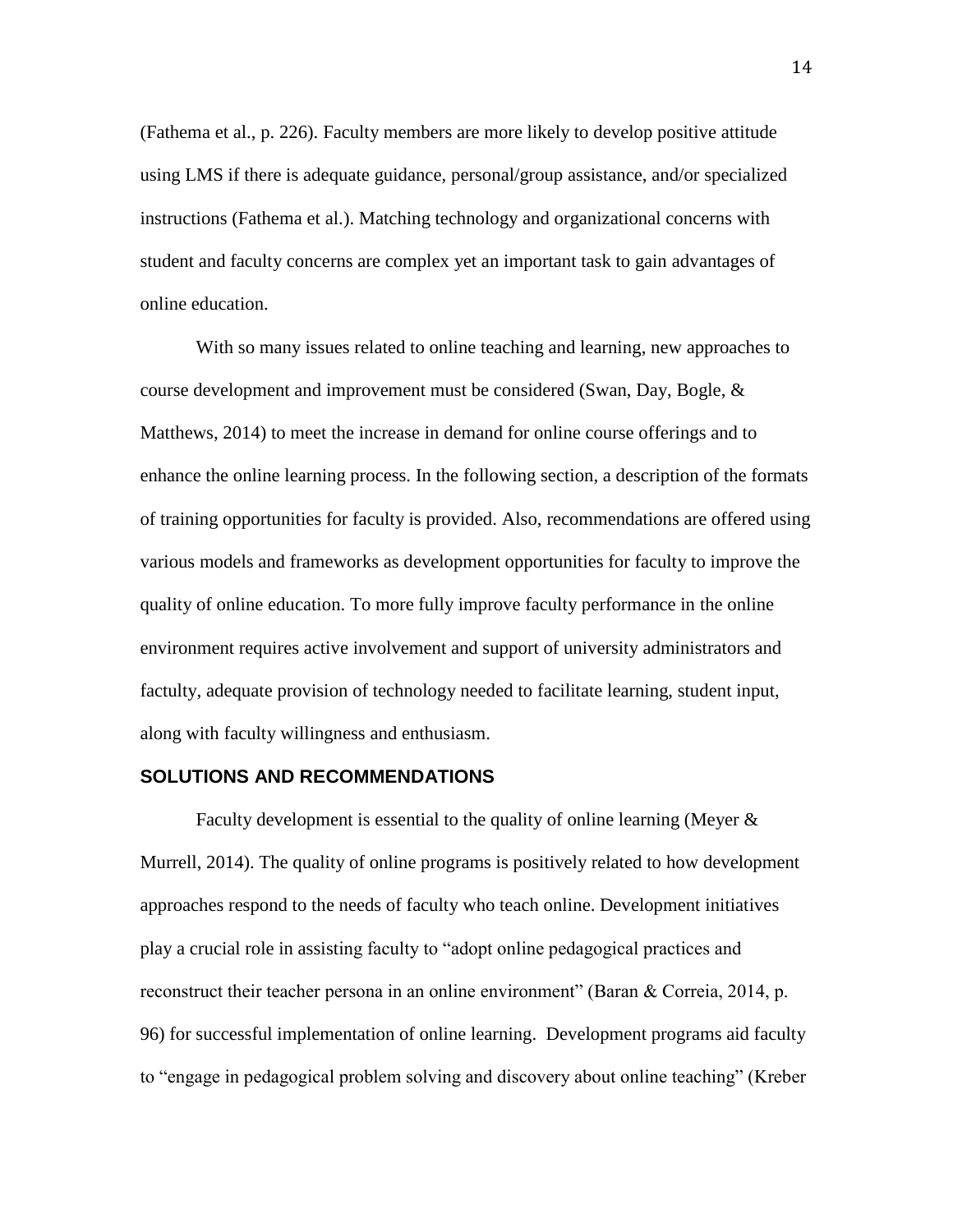& Kanuka, 2006, p. 122). Though there are few development models for online instruction utilized by some institutions, there remains a great need for development initiatives to prepare instructors to teach in the online environment (McQuiggan, 2012).

From a thorough review of the literature, Meyer and Murrell (2014) found that development opportunities for online teaching occur in various formats ranging from a one-day or multiple-day workshop or seminar to a semester-long course, or a multisemester training initiative. These opportunities can be offered face-to-face, for example in a computer lab to provide learners the tools to practice their new skills. Development opportunities can also be offered online as modules, courses, or webinars. These undertakings can be offered in one-on-one setting, small or large groups, and also across multiple institutions. A faculty development expert or a team of development experts, or an advanced faculty member of online teaching often orchestrates the training. One of the most frequent training activities is the design and development of an online course (Meyer & Murrell, 2014). Other popular types of training offered are focused on the LMS, consultation with instructional design experts, peer training, peer or expert review of a designed course (Herman, 2012).

Meyer and Murrell (2014) in the findings from the review of the literature indicated the similarity of training content, often focusing on tools such as wikis, blogs, podcasts, mobile technologies, and social networking programs. Training also has a focus on pedagogy related to developing an online community, for example, through discussions, the implementation of active learning strategies, problem-based learning, and experiential learning. Depending on the extent to which the course may have already been developed, training content may also be inclusive of determining objectives,

15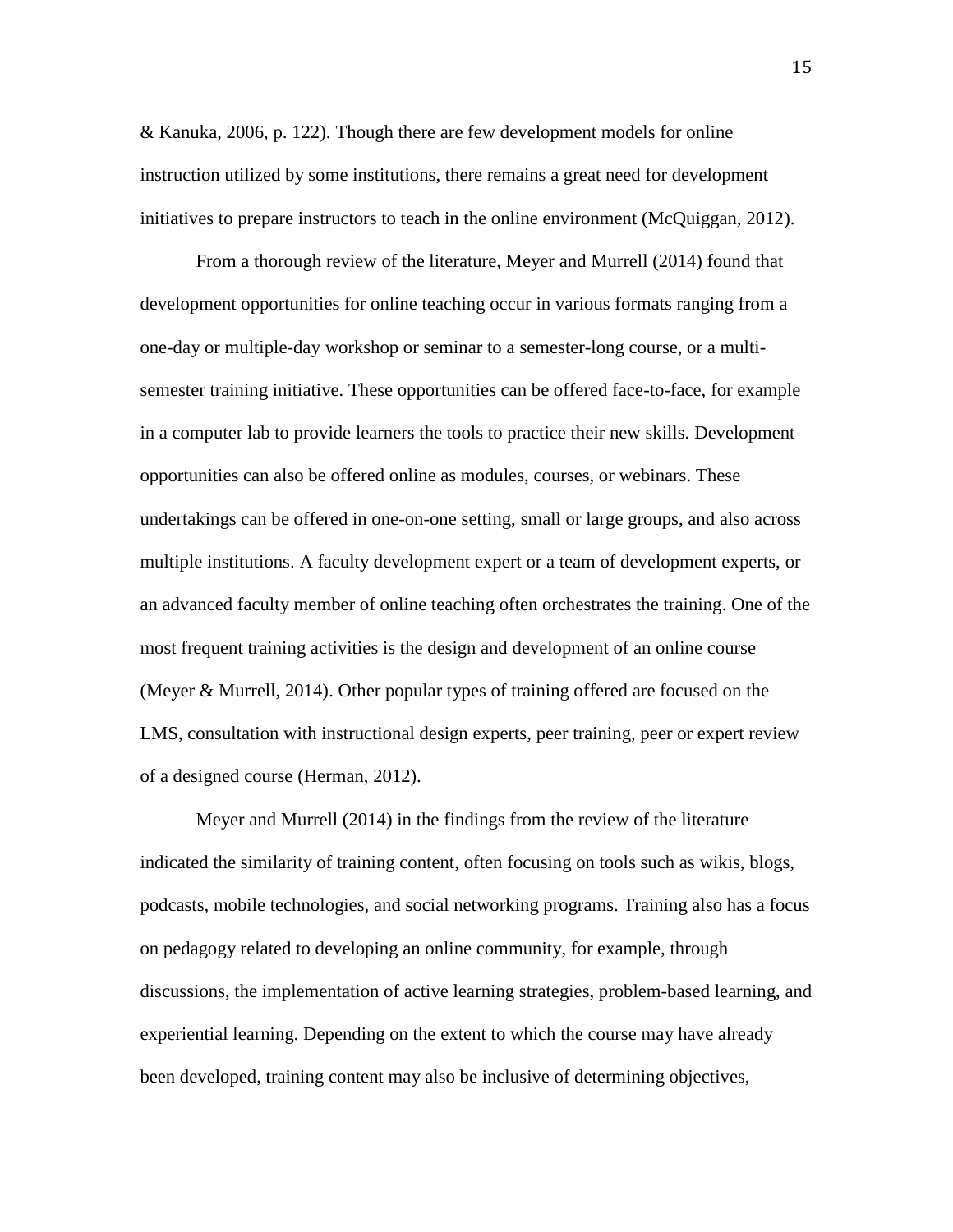identifying and/or modifying online resources or materials, and designing assessments of learning (Meyer & Murrell).

The needs of online learners who come with varying technology skills require integration of multi-level technology in course design and learning activities. This requires universities to utilize multiple instructional design models to assimilate and expand the application of learning through creative learning activities. Integrating multimedia projects have been tested and found positive results in improved learner engagement. For example, video conferencing, use of YouTube as an instructional delivery method, email, and phone communications are some of the methods experimented. However, the use of multi-media has its own advantages as well as disadvantages as not all learners have the access and expertise to use them. Below, various models and frameworks representing development opportunities for faculty are elaborated on as ways to enhance online learning and teaching.

#### **Nested Professional Network for Online Teaching**

Baran and Correia (2014) viewed online teaching as a complicated interaction among personal, pedagogical, contextual, and organizational factors in higher education, and as a result, proposed a nested professional development framework for online teaching. This framework is comprised of support needed at three levels: 1) teaching, 2) community, and 3) organizational factors. Together, the interchange of these factors, contribute to successful online teaching. Drawing from Baran and Correia's framework, a description of each level is provided below.

#### *Support at the Teaching Level*

Support at the teaching level encompasses technological, pedagogical, and design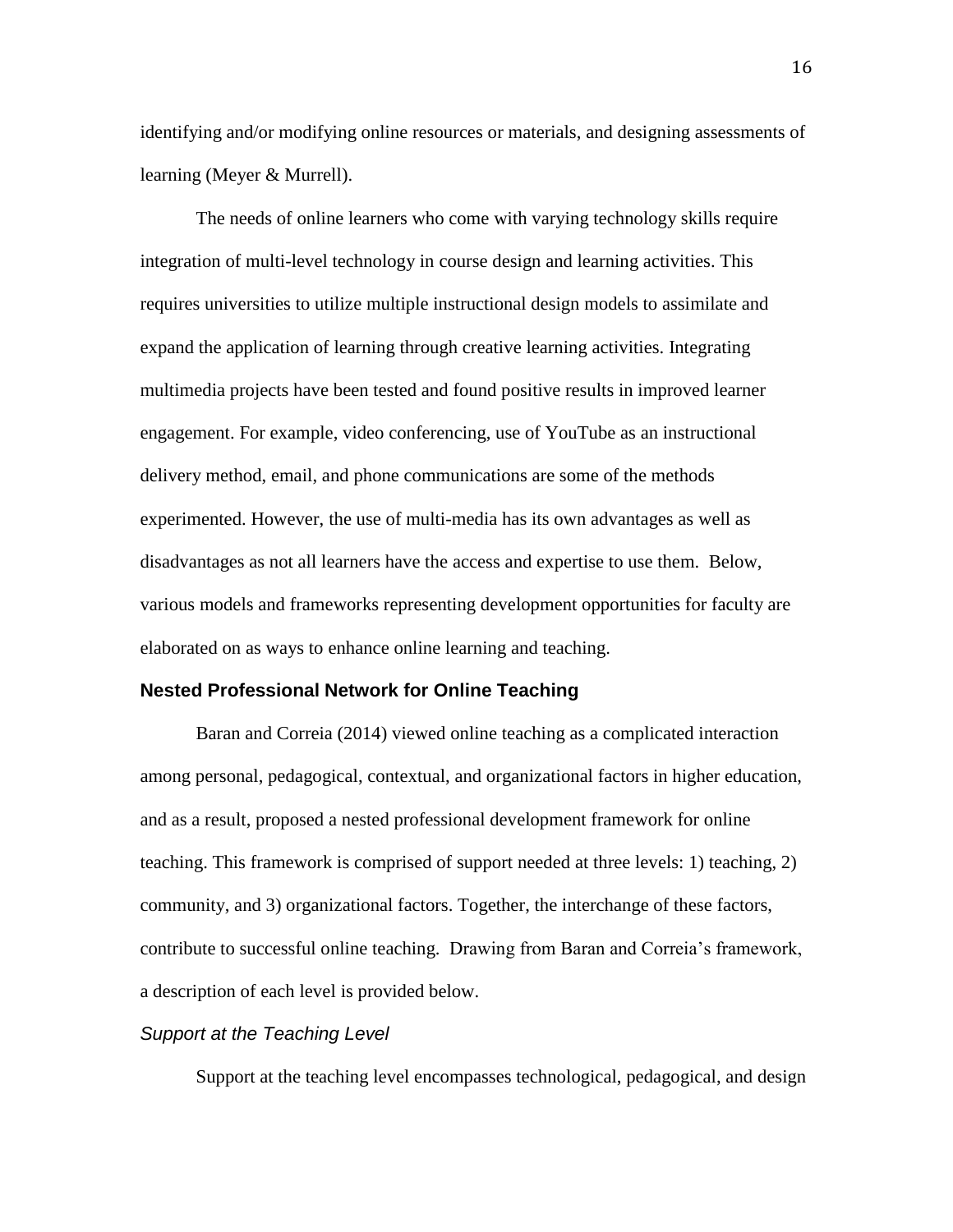and development support. Technological support is central to accomplishing the goals and outcomes of online teaching. Faculty members need as much assistance with the technological platform, especially in the earlier or transitional stages of online teaching. According to Baran and Correia (2014), faculty members should be guided based on their level of technical proficiency as they explore and use the new features. Faculty should be provided training to ensure they know how to structure their course in the LMS, "make the technologies work, trouble shoot when problems arise, and help students with technology issues" (p. 98).

In addition to technology-focused training, it is important that faculty gain assistance with appropriate pedagogy for the online environment. A thorough knowledge of the various technologies needed for specific pedagogical tasks (e.g. promoting student interaction and collaboration) will help faculty to more effectively achieve studentlearning outcomes. Faculty members also need support to design and develop online courses. This support is offered through more formal training or workshop initiatives to equip faculty with skills to design and evaluate course content. These workshops help faculty to increase interest in online teaching, boost confidence levels and accomplish online goals (Baran & Correia, 2014).

#### *Support at the Community Level*

Baran and Correia (2014) also encouraged support for faculty at the community level, which includes communities of practice and peer support. Community support is vital to alleviate the intellectual and social isolation of faculty who teach online and to create a network of faculty who teach online to encourage interaction about the rewards and challenges of online teaching as well as to promote collegiality. There is a need to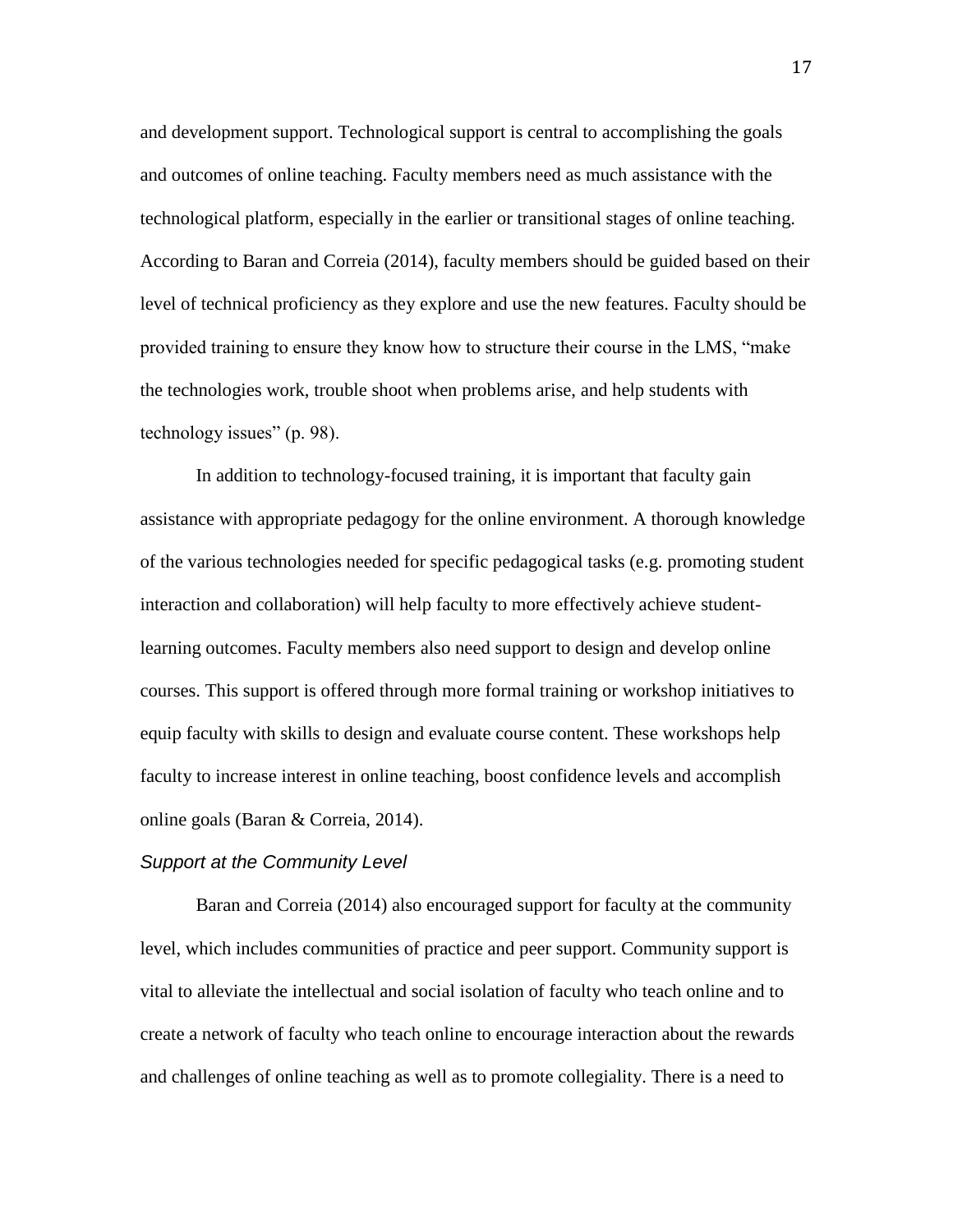promote collaborative professional communities. Research provides evidence that faculty members who belong to social networking groups adapt more easily to teaching in the online setting (Barab, Correia, & Thompson, 2013). "Building community around online teaching can be further fostered through annual conferences and meetings in which different stakeholders share ideas about online education" (Baran & Correia, 2014, p. 99).

Peer support is another method that can be utilized to develop faculty who teach online. This is usually done primarily through mentoring programs where more experienced faculty are paired with faculty who are new to online teaching (Baran  $\&$ Correia, 2014; Schmidth, Tschida, & Hodge, 2016). Peer observation, has been incorporated into professional development programs and is another technique to guide and support faculty through the online teaching experience. Through observation in the online environment, peers can provide feedback, make recommendations, and share success stories on best practices and how to improve as an online instructor (Baran & Correia, 2014).

#### *Support at the Organizational Level*

It is crucial to have full support for online learning from administrators and key decision makers in higher education. Engendering a culture that promotes learning in the online environment is important to achieve the goals of online learning. Support at the organizational level is an important motivational factor for faculty members' sustained commitment to online teaching (Cook, Ley, Crawford, & Warner, 2009). Faculty can be recognized through rewards and incentives for the increased workload and extra effort associated with adapting to and learning new technology and pedagogies of online teaching (Herman, 2012; Samarawickrema & Stacey, 2007). Recognition from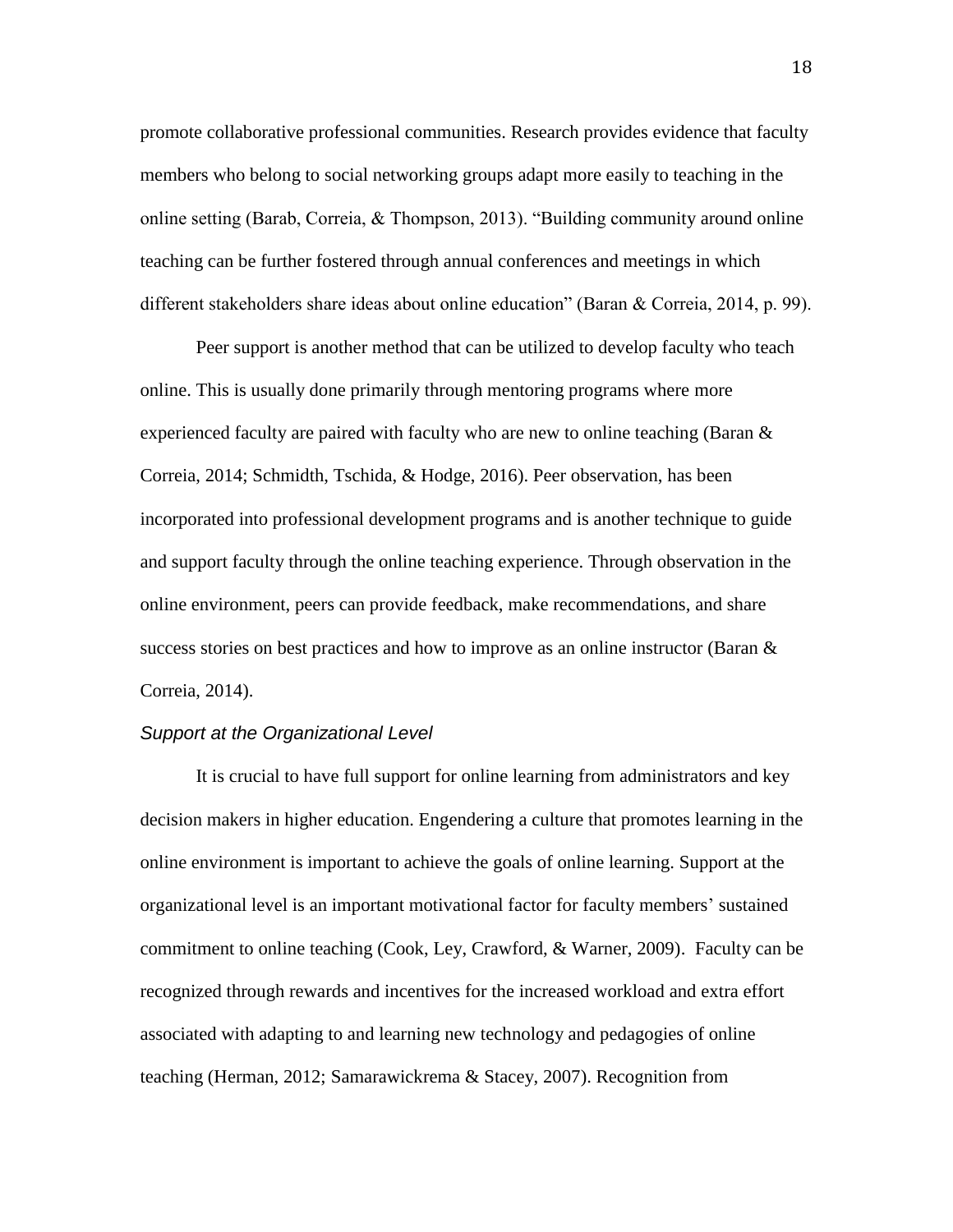administrators on the value of online teaching will motivate faculty to teach and develop quality courses for the online environment (Baran & Correia, 2014). Baran and Correia's professional development framework "recognizes successful online teaching in higher education as an outcome of the interaction of support activities at teaching, community, and organizational levels" (p. 96).

#### **Quality Matters**

Quality Matters (QM) is a US quality benchmarking and certification program designed to ensure quality design in online and blended courses (Swan et al., 2014). QM has gained widespread interest and more than 700 institutions (Roehrs, Wang, & Kendrick, 2013) and is a highly regarded tool of quality assurance for online learning and has been endorsed by reputable consortiums such as Sloan-C (Mercer, 2014). A rigorous review process, along with research-based rubrics on best practices and instructional design principles are used to assess the design of an online course (Mercer). "QM is grounded in an instructional design view of higher education and assumes that effective learning in higher education flows from well-specified outcomes, objectives, and assessments" (Swan et al., 2014, p. 74). The instructional design of the course influences effective online teaching (Roehrs, et al., 2013).

Swan et al. (2014) described QM as a framework that addresses the design and development of the course and not the implementation process. As a faculty-centered peer review process (Roehrs et al., 2014), QM utilizes a rubric, which consists of 41 items in eight instructional design principles: course overview, learner objectives, assessment and measurement, resources and materials, learner engagement, course technology, learner support, and accessibility (Swan et al., 2014). There are 13 essential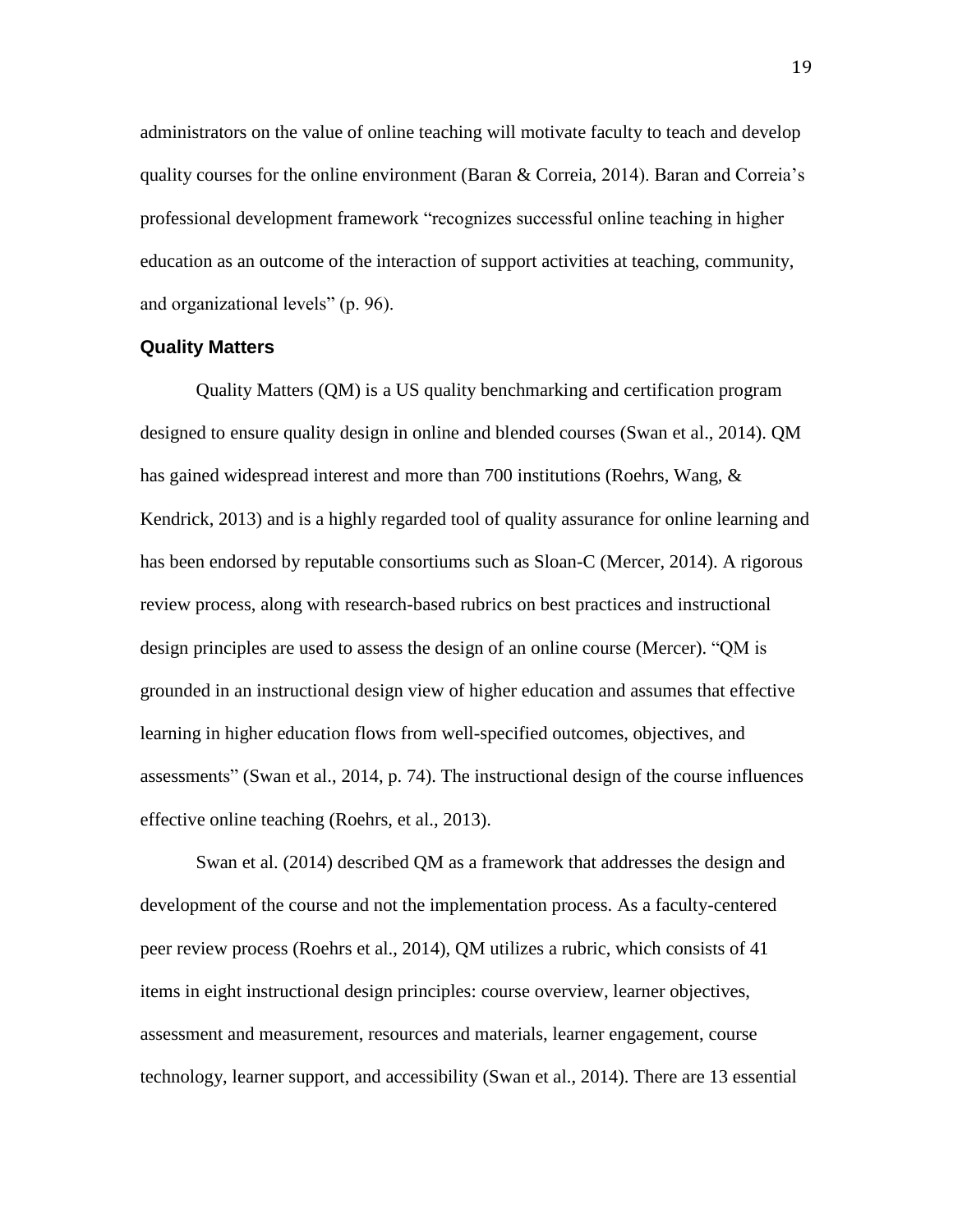core standards in the rubric to emphasize the concept of alignment, which means "course objectives would drive the development of learning and assessment activities, and selection of course materials and course technology" (Roehrs et al., para 5). Typically, three reviewers work collaboratively to decide if each item meets the requirements. Reviewers are faculty members who are trained and certified to assess the design of online courses. On review of a course, suggestions are made for improvements in the form of scores on a rubric and written recommendations for change (Roehrs et al.; Swan et al.). Items within categories are assessed using point values of 1, 2, or 3 on a meet/does not meet basis. Courses must satisfy the 3-point criteria assigned to each standard and obtain at least 72 points to achieve certification. After the instructor addresses the feedback, the course is resubmitted for approval. When all expectations are met, the course is then QM certified.

In addition to fulfilling the requirements of the QM rubric, the instructor also provides "additional information on course expectations, technology used, delivery methods for material, audio/visual components, weekly iteration by students with instructor and each other, and level of email usage for communication" (Swan et al., 2014, p. 74). This supplementary information, along with the QM rubric allows reviewers to provide a more robust and accurate evaluation to the instructor. Faculty members can be trained to use the QM rubric to be able to review and improve their courses (Roehrs et al., 2013). More faculty members should commit to redesigning courses to meet the QM standards to enhance online learning outcomes.

#### **Program for Online Teaching**

Program for Online Teaching (POT) Certificate Class is an online training model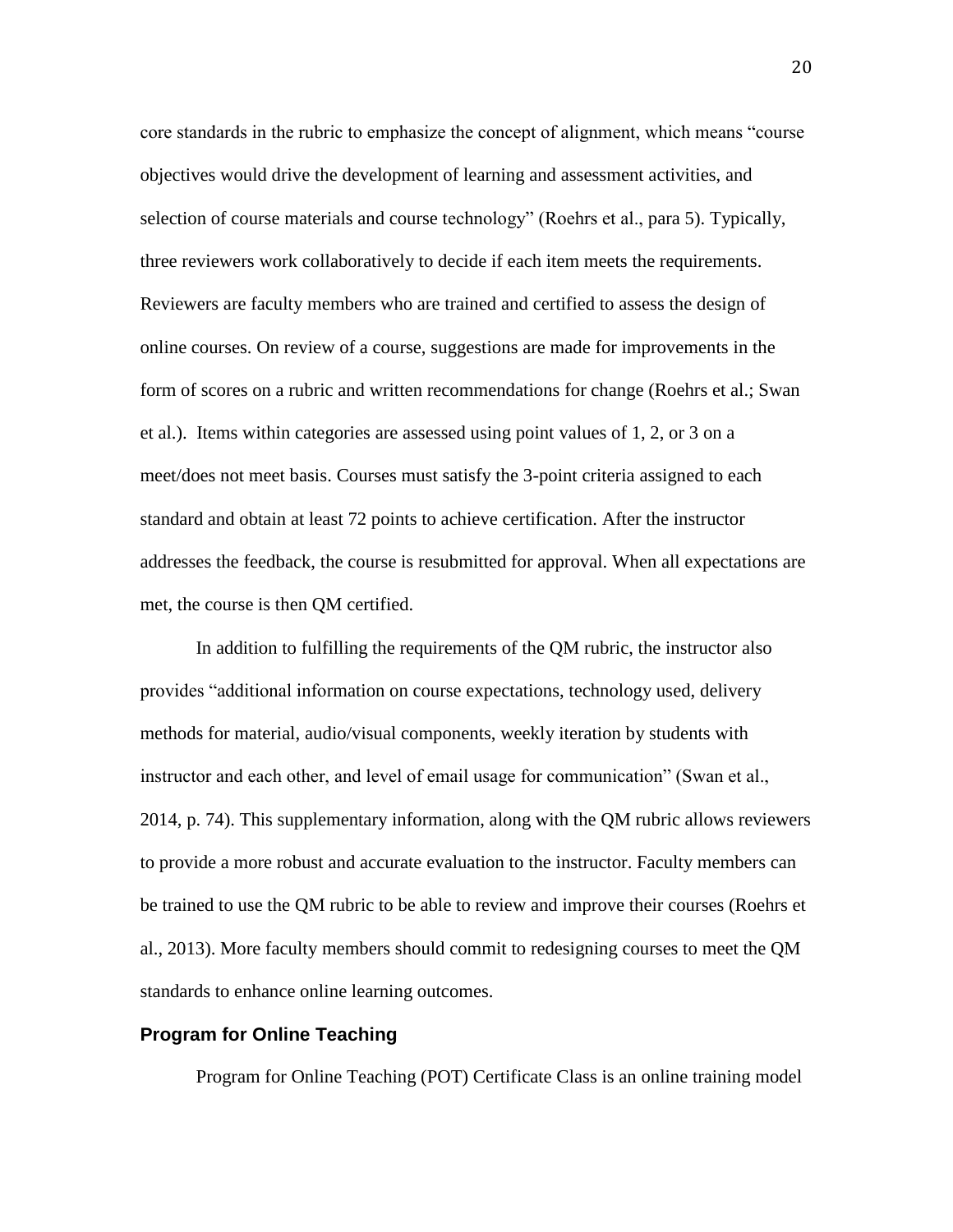designed to prepare faculty for online teaching. This model, offered in an open environment with participants from across the globe, emphasizes multiple methods of online instructional techniques, facilitated by a group of trained faculty. In addition to the group of faculty instructors, the POT Certificate Class also has volunteer mentors from within the current class and previous classes (Lane, 2013). Using this team based approach not only gives faculty needed support but also builds self-efficacy that can aid in the effective design and delivery of quality online courses (Horvitz, Beach, Anderson & Xia, 2014). The POT model allows faculty the experience to be an online learner while learning to design and develop an online course and provides the opportunity to utilize web resources, mobile technologies, and other essential online learning tools. Altogether this helps to build a learning community among the faculty as they learn; a vital component of all online courses. Successful participation in this program results in certification (Lane).

# **Community of Inquiry**

There is also the Community of Inquiry (CoI) framework that can be used by students to evaluate the presence of faculty instructing an online course. While QM and other training opportunities address the design of the course, CoI focuses on the learning processes from a constructivist perspective (Swan, et al., 2014). The CoI framework is built on the premise that learning in the online environment is supported by three presences – social presence, teaching presence, and cognitive presence. Together, these three presences work to reinforce deep and meaningful learning online. Through a survey, the students' perceptions on each presence can be measured (Swan, Richardson, Ice, Garrision, Cleveland-Innes, & Arbaugh, 2008). Although this is a subjective measure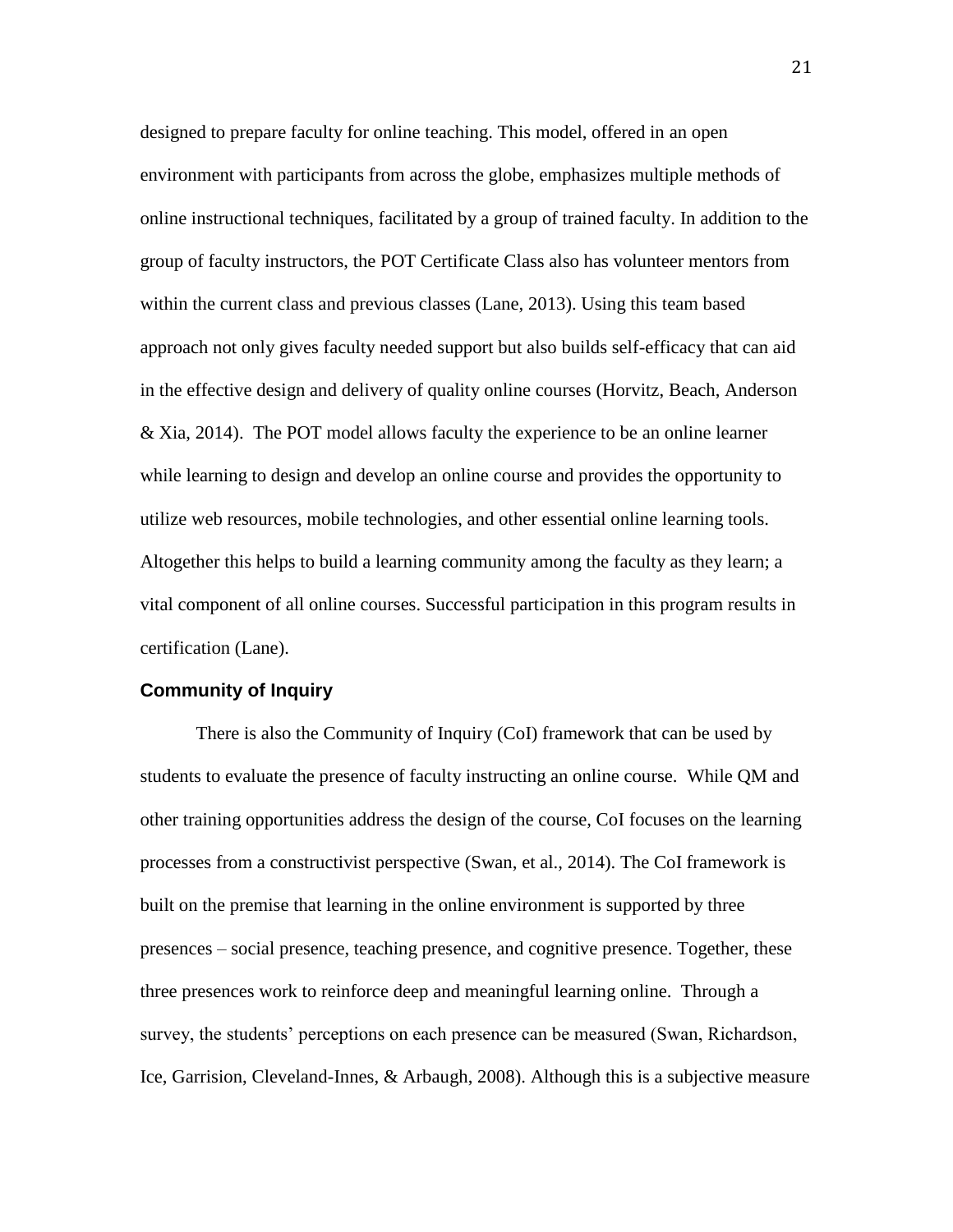of online teaching, faculty can continually improve on teaching and learning in the online environment based on feedback from students through use of the CoI survey.

# **FUTURE RESEARCH DIRECTIONS**

Despite abundant research publications, experimental projects of various pedagogical models and technologies that provide a greater understanding of the benefits of online education, there is still room for future research. Online education though has six decades old history, all stockholders are still uncertain about what exact pedagogical models, delivery modes, and technological expertise can improve the quality and effectiveness of learning to enhance learner expertise that matches the needs of a changing global workplace. There is a huge gap of testing various pedagogical models to learn what models can bring equal or higher learning impact compared to face-to-face learner-centered educational models. Changing technology has created many challenges (Lloyd, Byrrne, & McCoy, 2015). Constant research to learn which technological aspects and tools can bring more viable effective and engaging learning environment is still needed.

There are many unanswered research questions. How can educators and educational institutions get accustomed to and develop expertise so quickly to meet the speed of change in technology and user experience; are there specific technological tools and methodologies that all stakeholders such as learners, educators, administrators, investors and general society can benefit from? Selection of technology and learning platforms can be a daunting decision for many educational administrators. From a profitability perspective, investing in rapidly changing technology can be a serious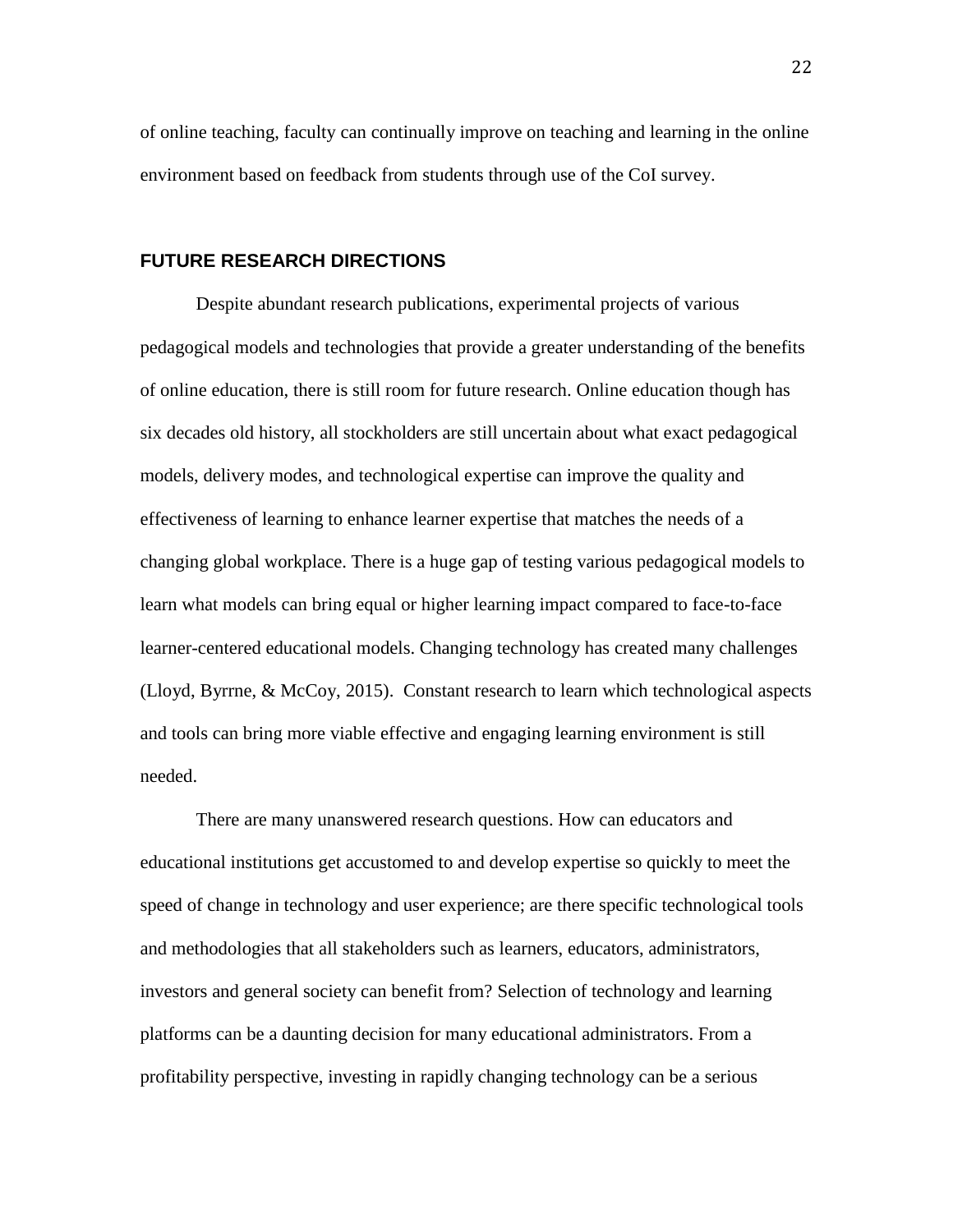concern because it requires constant updates of institutional technologies to provide training to faculty. Integrating emerging technology to content design is another critical aspect that needs more research. The rate at which the majority of faculty members who teach in the face-to-face classroom environment can switch gears to learn new online pedagogical models have been discussed as a serious consideration. Faculty time management and fulfilling their other related job responsibilities need to be further explored.

Due to the opportunity to attract all aged learners who have different levels of technology expertise, selecting the best matched pedagogical models need constant research and requires testing with different learner and teacher communities. There are enormous opportunities for future research to learn how to make the opportunities in real life situations. More research from different stakeholder perspectives are warranted.

#### **CONCLUSION**

According to Allen and Seaman (2011), online instruction in post-secondary education continues to grow in popularity and so does the demand for effective teaching strategies using this mode of delivery (Durrington, Berryhill & Swafford, 2006; Tabatabaei, Schrottner, & Reichgelt, 2006). Since there is very little or no face-to-face interaction, it is important for online instructors to establish their presence in the course. This can be accomplished by communicating with students on a regular basis, sharing course content, and building a sense of community within the class (Palloff & Pratt, 2003). Exemplary practices of faculty who teach online courses need to master competencies such as knowing and creating the course content, designing and structuring the online course, knowing the students, enhancing teacher-student relationships, guiding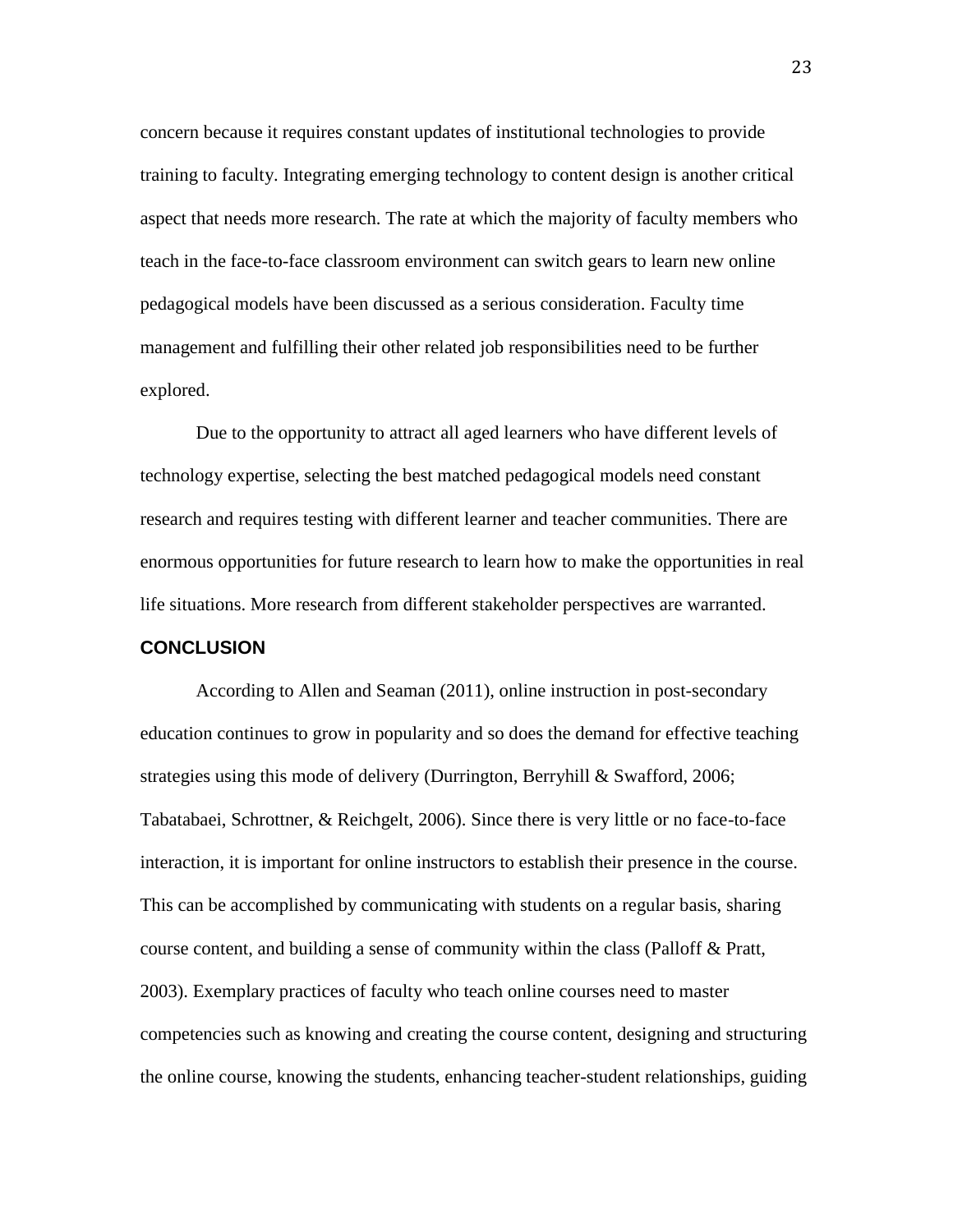student learning, evaluating online courses, and maintaining teacher presence to create highly interactive learning environment (Baran, Correia, & Thompson, 2013). Creating a culture that promotes learning in the online environment as well as full support of educational institutions, peers, and other key stakeholders is also essential for the success of online learning and teaching.

An in-depth understanding of online instructional pedagogy and the use of technology, along with the support of key university administrators and peers, and the integration of student feedback, will contribute to faculty effectiveness and robustness of online education as well as improve the outcomes of online learning. Consequently, the successful implementation of training and development initiatives will help to change the perceptions of academic and industry leaders, faculty, students, and all stakeholders to recognize the value and credibility of online education.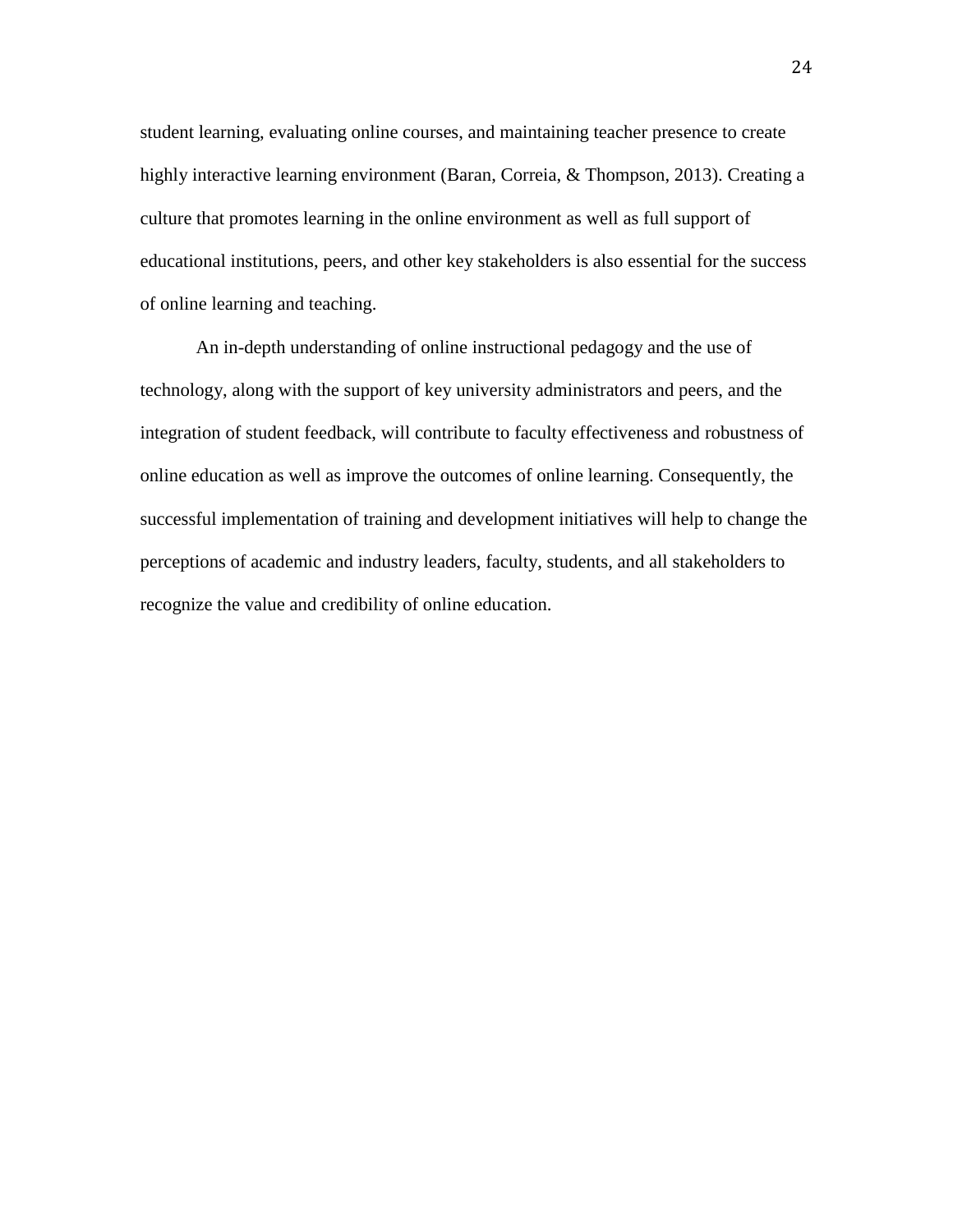# **REFERENCES**

- Allen, I. E., & Seaman, J. (2013). *Changing course: Ten years of tracking online education in the United States.* Babson Survey Research Group Report. Retrieved from: http://sloanconsortium.org/publications/survey/changing\_course\_2012
- Allen, I., & Seaman, J. (2011). *Going the distance: Online education in the United States.* Babson Survey Research Group Report. Retrieved from http://files.eric.ed.gov/fulltext/ED529948.pdf
- Andert, D., & Alexakis, G. (2015). Virtual Teaming and Digital Learning Strategies: Preparing Students for a Global Workplace. *Journal of Online Learning and Teaching, 11*(1), 146-172.
- Baer, W. (2002). Competition and collaboration in online distance learning. *[Information,](javascript:__doLinkPostBack() [Communication](javascript:__doLinkPostBack() & Society, 3*(4), 457-473.
- Bailie, J. L. (2015). Online graduate instruction: what faculty considers reasonable in relation to what students expect. *Journal of Online Learning and Teaching*, *11*(1), 42-54.
- Bandura, A. (1973). *Aggression: A social learning analysis*. Englewood Cliffs, NJ: Prentice-Hall.
- Barran, E., & Correia, A. (2014). A professional development framework for online teaching. *TechTrends, 58*(5), 96-102.
- Barran, E., & Correia, A., & Thompson, A. (2013). Tracing successful online teaching in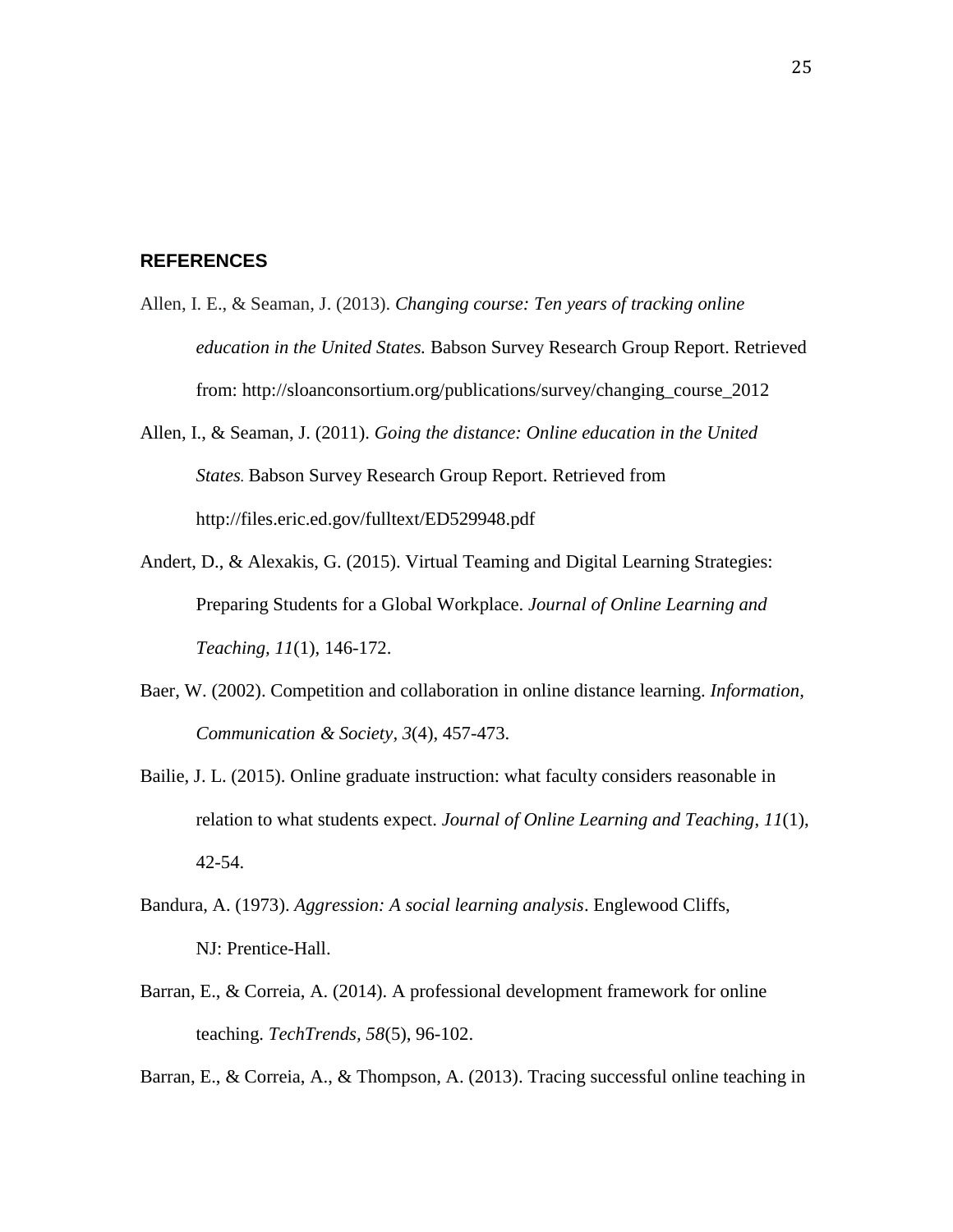higher education: Voices of exemplary online teachers. *Teachers College Record, 11, 5*(3), 1-41.

- Bigge, M. L., & Shermis, S. S. (1992). *Learning theories for teachers* (5th ed.). New York, NY: HarperCollins.
- Bowers, J., & Kumar, P. (2015). Students' perceptions of teaching and social presence: A comparative analysis of face-to-face and online learning environments. *Journal of Web-Based Learning and Teaching, 10*(1), 27-44.
- Cook, R. G., Ley, K., Crawford, C., & Warner, A. (2009). Motivators and inhibitors for university faculty in distance and e-learning. *British Journal of Educational Technology*, *40*(1), 149-163.
- Durrington, V. A., Berryhill, A., & Swafford, J. (2006). Strategies for enhancing student interactivity in an online environment. *College Teaching, 54*(1), 190-193.
- Fathema, N., Shannon, D., & Ross, M. (2015). Expanding the Technology Acceptance Model (TAM) to examine faculty use of Learning Management Systems (LMS) in higher education institutions. *MERLOT Journal of Online Learning and Teaching, 11*(2), 210-232.
- Ferk, D., & Judd, R. (2002). Distance education and the tenure or promotion review process. *Proceedings of the Marketing [Management](javascript:__doLinkPostBack() Association*, 47-48.

Gautreau, C. (2011). Motivational factors affecting the integration of a Learning Management System by faculty. *The Journal of Educators Online, 8*(1), 1-25.

Folkers, D. (2005). Competing in the marketspace: Incorporating online education into Higher Education - An organizational perspective. *Information Resources Management Journal*, (18)1, 1-77.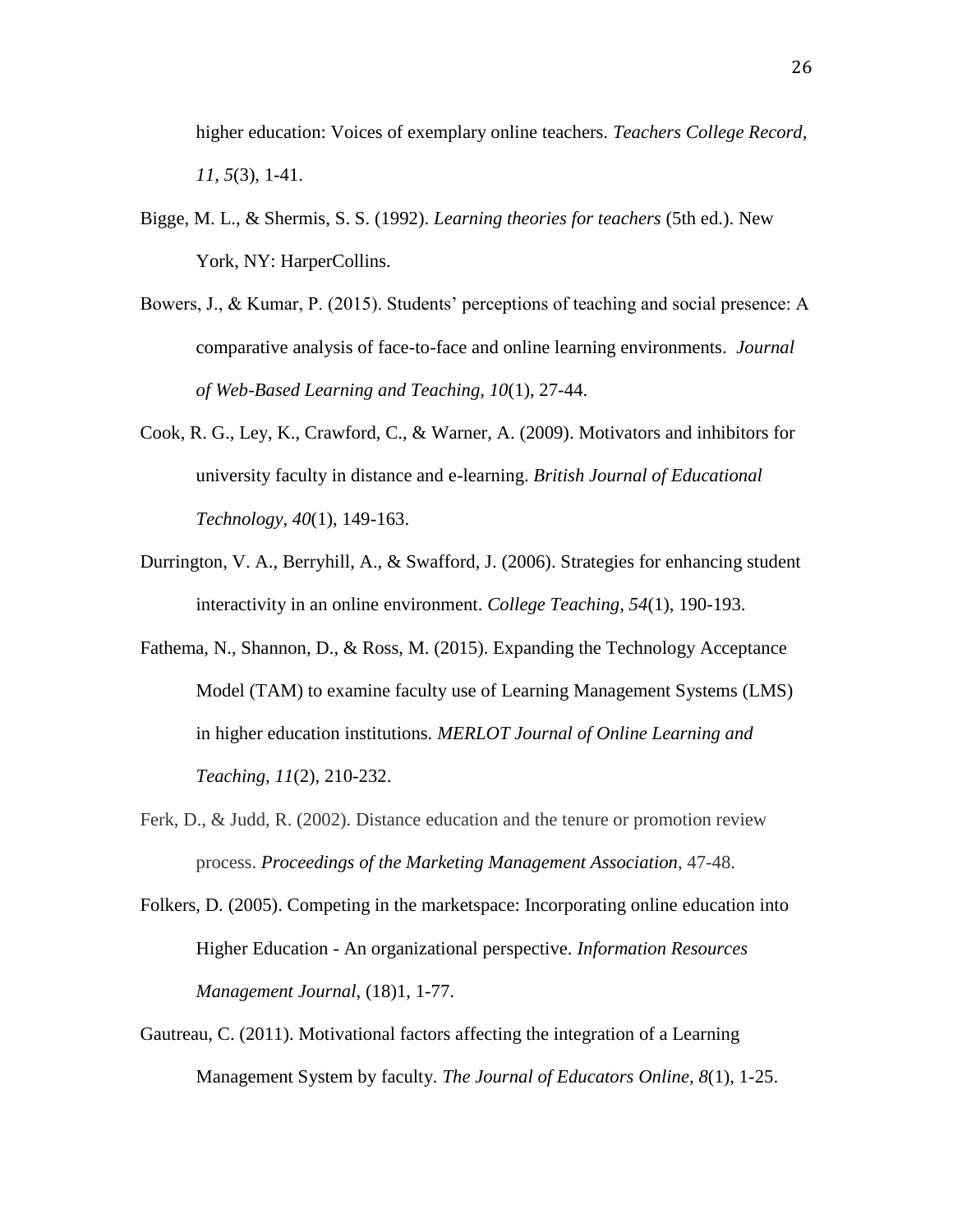Gautreau, C., Glaeser, B. C., Renold, L. C., Ahmed, S., Lee, J., Carter-Wells, J., Worden, M., Boynton, E. D., & Schools, J. (2012). Video conferencing guidelines for faculty and students in graduate online courses. *MERLOT Journal of Online Learning and Teaching, 8*(4), 277-287.

Gibson, S. E. (2009). Intergenerational communication in the classroom: Recommendations for successful teach-student relationships. *Nursing Education Perspectives, 30,* 37-39.

Haber, J., & Mills, M. (2008). Perceptions of barriers concerning effective online teaching and policies: Florida community college faculty. *Community College Journal of Research and Practice, 32*(4-6), 266-283.

doi:10.1080/10668920701884505

- Herman, J. H. (2012). Faculty development programs: The frequency and variety of professional development programs available to online instructors. *Journal of Asynchronous Learning Networks, 16*(5), 87-102.
- Hunt, D., Davis, K., Richardson, D., Hammock, G., Akins, M., & Russ, L. (2014). It is (more) about the students: Faculty motivations and concerns regarding teaching online. *Online Journal of Distance Learning Administration, 17*(2).
- Horvitz, B. S., Beach, A. L., Anderson, M. L., & Xia, J. (2014). *Examination of Faculty Self-efficacy Related to Online Teaching*. Springer Science+Business Media: New York.
- Kasl, E., Marsick, V. J., & Dechant, K. (1997). A research-based model of team learning. *Journal of Applied Behavioral Science, 33*(2), 227-246.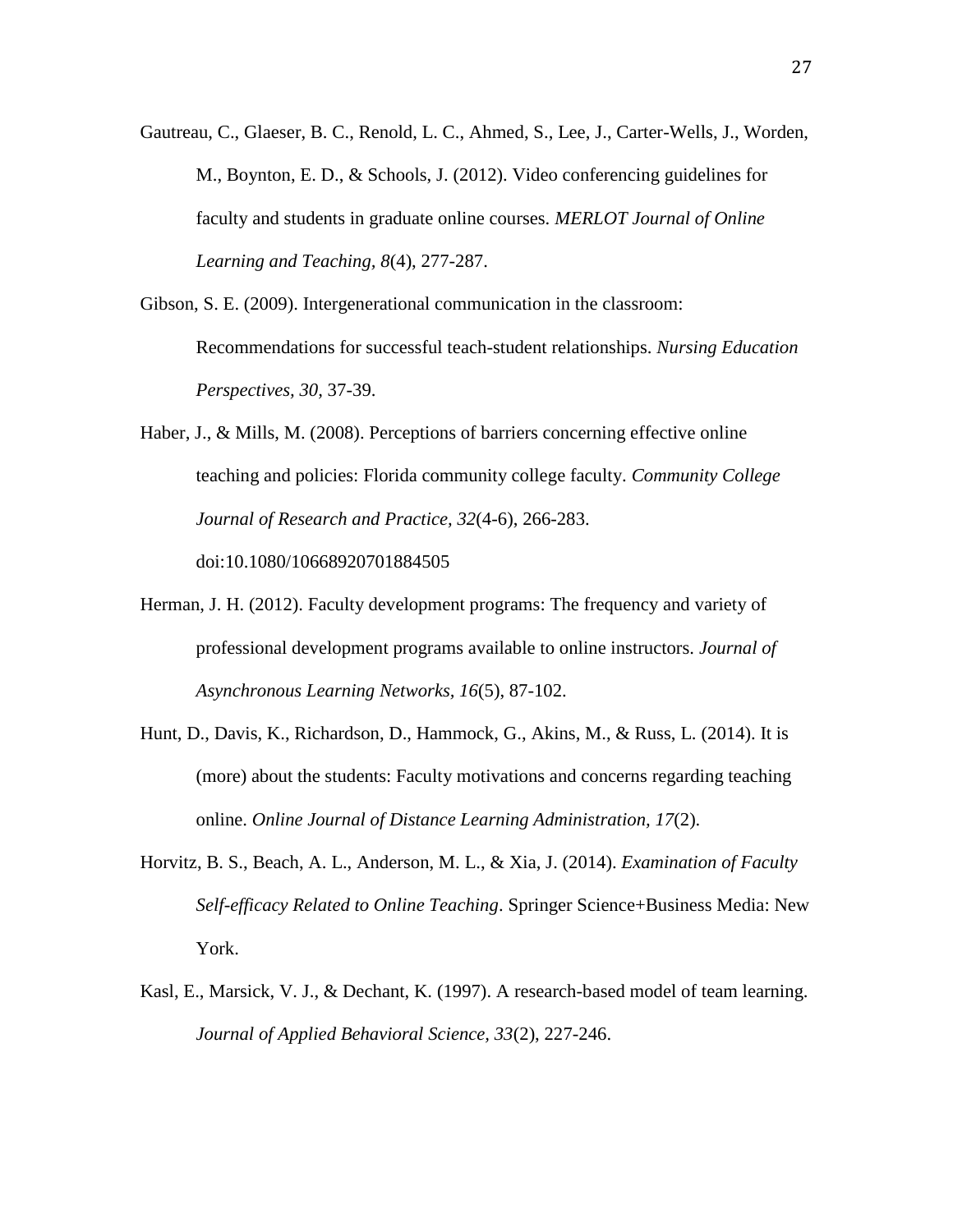- Keegan, D. (1988). On defining distance education. In D. Sewart, D. Keegan, & B. Holmberg (Eds.), *Distance Education: International Perspectives* (pp. 6-33). London/New York: Routledge.
- Kirp, D. L. (2003). *[Shakespeare, Einstein, and the Bottom Line: The Marketing of Higher](https://books.google.com/books?id=LUHDJkOaD_kC&pg=PA251&dq=%22Jones+International+University%22&num=100&as_brr=3&client=firefox-a&sig=ACfU3U0G2oncF5HCHkD90-D0bnIAuvbg5A)  [Education](https://books.google.com/books?id=LUHDJkOaD_kC&pg=PA251&dq=%22Jones+International+University%22&num=100&as_brr=3&client=firefox-a&sig=ACfU3U0G2oncF5HCHkD90-D0bnIAuvbg5A)*. Harvard University Press.
- Knowles, M. S., Holton, E. F., & Swanson, R. A. (2005). *The adult learner: The definitive classic in adult education and human resource development* (6th ed.). San Diego, CA: Elsevier.
- Kreber, C., & Kanuka, H. (2006). The scholarship of teaching and learning and the online classroom. *Canadian Journal of University Continuing Education, 32*(2), 109- 131.
- Lane, L.M. (2013). An open, online class to prepare faculty to teach online. *Journal of Educators Online*, *10*(1), 1-32.
- Lloyd, S. A., Byrne, M. M., & McCoy, T. S. (2012). Faculty-perceived barriers of online education. *Journal of Online Learning and Teaching, 8*(1), 1-12.
- McQuiggan, C. A (2012). Faculty development for online teaching as a catalyst for change. *Journal of Asynchronous Learning Networks*, *16*(2), 27-61.
- Margaryan, A., Bianco, M., & Littlejohn, A. (2015). Instructional quality of massive open online courses (MOOCs). *Computers & Education, 80*, 77-83.
- Mercer, R. E. (2014). *Impacts of a quality matters workshop on faculty who design, develop, and deliver online courses: A mixed-methods study.* (Unpublished doctoral dissertation). Texas A&M University, College Station, TX.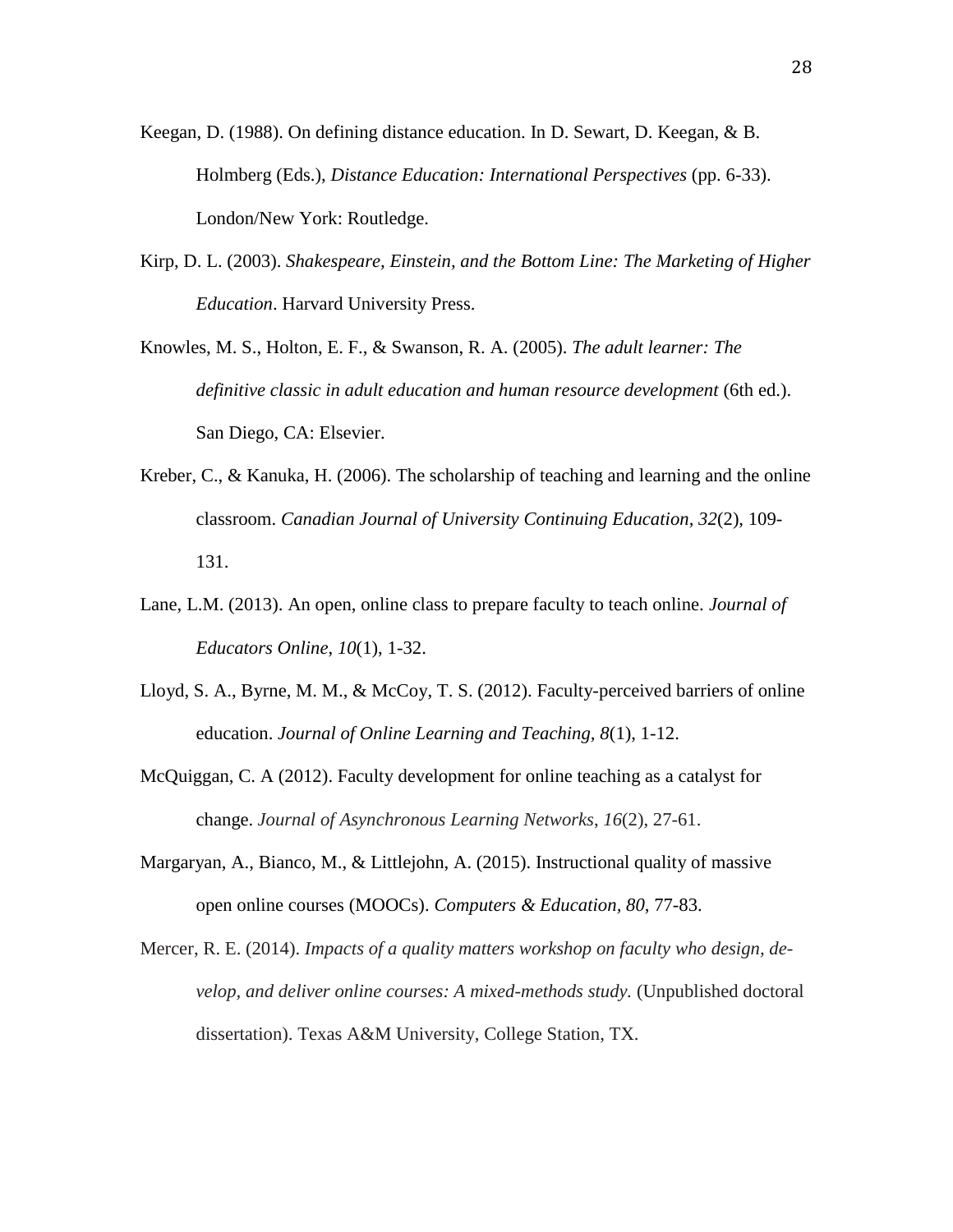- Meyer, K. A., & Murrell, V. S. (2014). A national study of training content and activities for faculty development for online teaching. *Journal of Asynchronous Learning Networks, 18*(1), 3-18.
- Muilenburg, L. Y., & Berge, Z. L. (2005). Student barriers to online learning: A factor analytic study. *Distance Education, 26*(1), 29-48. doi:10.1080/01587910500081269
- Pajo, K., & Wallace, C. (2001). Barriers to the uptake of web-based technology by university teachers. *The Journal of Distance Education, 1*(1), 70-84.
- Palloff, R., & Pratt, K. (2003). The virtual student. A profile and guide to working with online learners. San Francisco: Jossey Bass.
- Pandra, S., & Mishra, S. (2007). E-Learning in a mega open university: Faculty attitude, barriers, and motivators. *Educational Technology and Society, 12*(3), 150-162.
- Pappas, C. (2014). *How to dramatically reduce corporate training costs.* Retrieved from https://elearningindustry.com/dramatically-reduce-corporate-training-costs
- Paulson, P. Kihyun, K. (2009). Secondary monitors to enhance learning. *[Summer](javascript:__doLinkPostBack() Internet [Proceedings,](javascript:__doLinkPostBack() 11*, 76-79.
- Robbins, S. P., Coulter, M., Sidani, Y., & Jamali, D. (2015). *Management* (2<sup>nd</sup> ed.). Pearson Education Limited. Harlow: England.
- Roehrs, C., Wang, L., & Kendrick, D. (2013). Preparing faculty to use the quality matters model for course improvement. *Journal of Online Learning & Teaching, 9*(1), 52.
- Samarawickrema, G., & Stacey, E. (2007). Adopting web-based learning and teaching: A case study in higher education. *Distance Education, 28*(3), 313-333.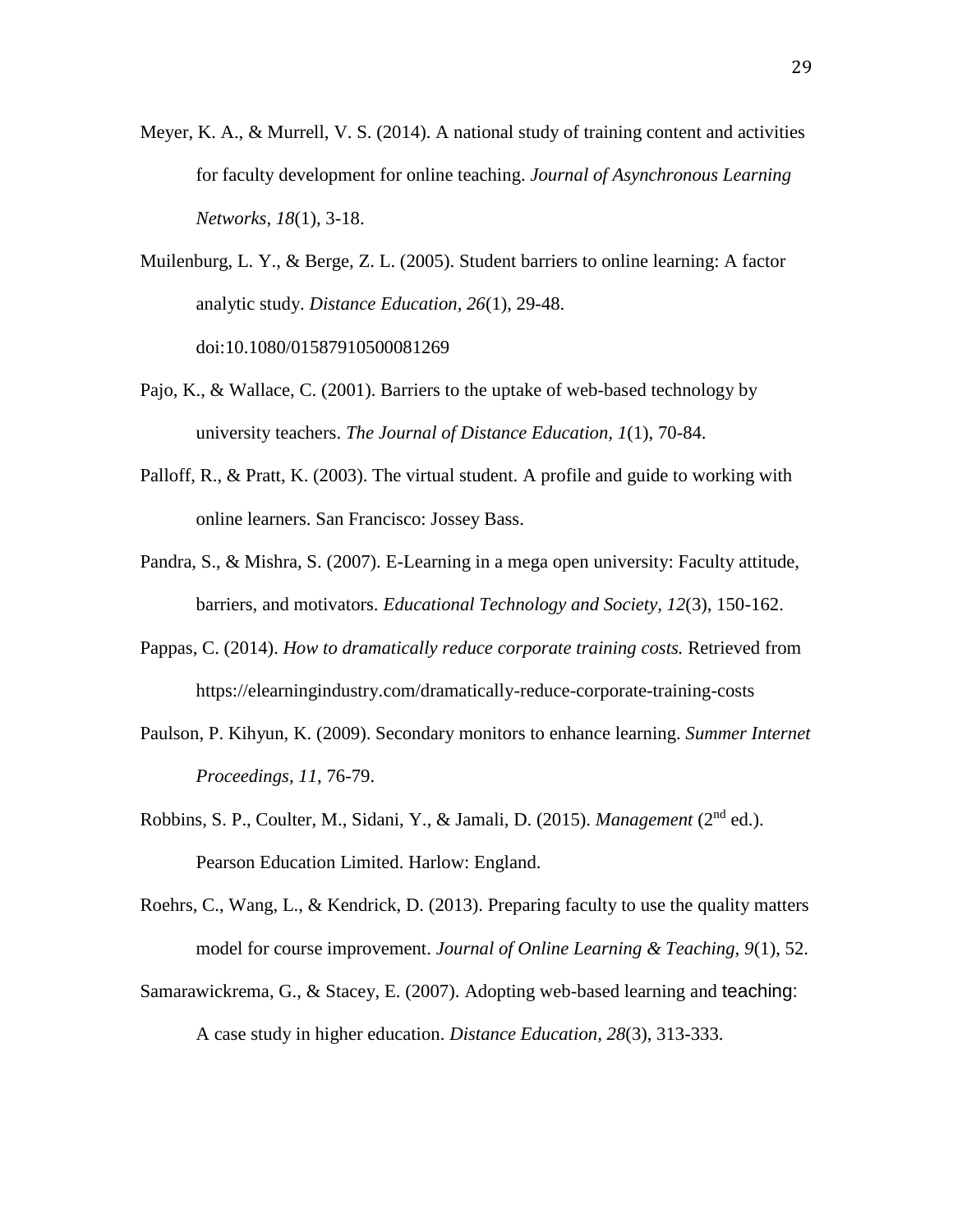- Schmidt, S. W., Tschida, C. M., & Hodge, E. M. (2016). How faculty learn to teach online: What administrators need to know. *Online Journal of Distance Learning Administrations, 19*(1), 1-8.
- Schulte, M., Dennis, K., Eskey,M., Taylor, C., & Zeng, H. (2012). Creating a sustainable online instructor observation system: A case study highlighting flaws when blending mentoring and evaluation. *The International Review of Research in Open and Distance Learning,* 13(3), 82-96.
- Seaman, J. (2009). *Online learning as a strategic asset. Volume II: The paradox of faculty voices: Views and experiences with online learning*. Washington, DC: Association of Public and Land-grant Universities and Babson Survey Research Group. Retrieved from https://www.onlinelearningsurvey.com/reports/onlinelearning-strategic-asset.pdf
- Smarty, A. (2010). History of online education. Retrieved from http://www.saycampuslife.com/2010/06/18/history-of-online-education/
- Simonson, M., Smaldino, S., Albright, M., & Zvacek, S. (2012). *Teaching and Learning at a Distance: Foundations of Distance Education* (5<sup>th</sup> ed.). Upper Saddle River, N.J.: Prentice Hall.
- Swan, K., Day, S., Bogle, L., & Matthews, D. (2014). A collaborative, design-based approach to improving an online program. *The Internet and Higher Education, 21*, 74-81.
- Swan, K. P., Richardson, J. C., Ice, P., Garrison, D. R., Cleveland-Innes, M., & Arbaugh, J. B. (2008). Validating a measurement tool of presence in online communities of inquiry. *E-mentor, 2*(24).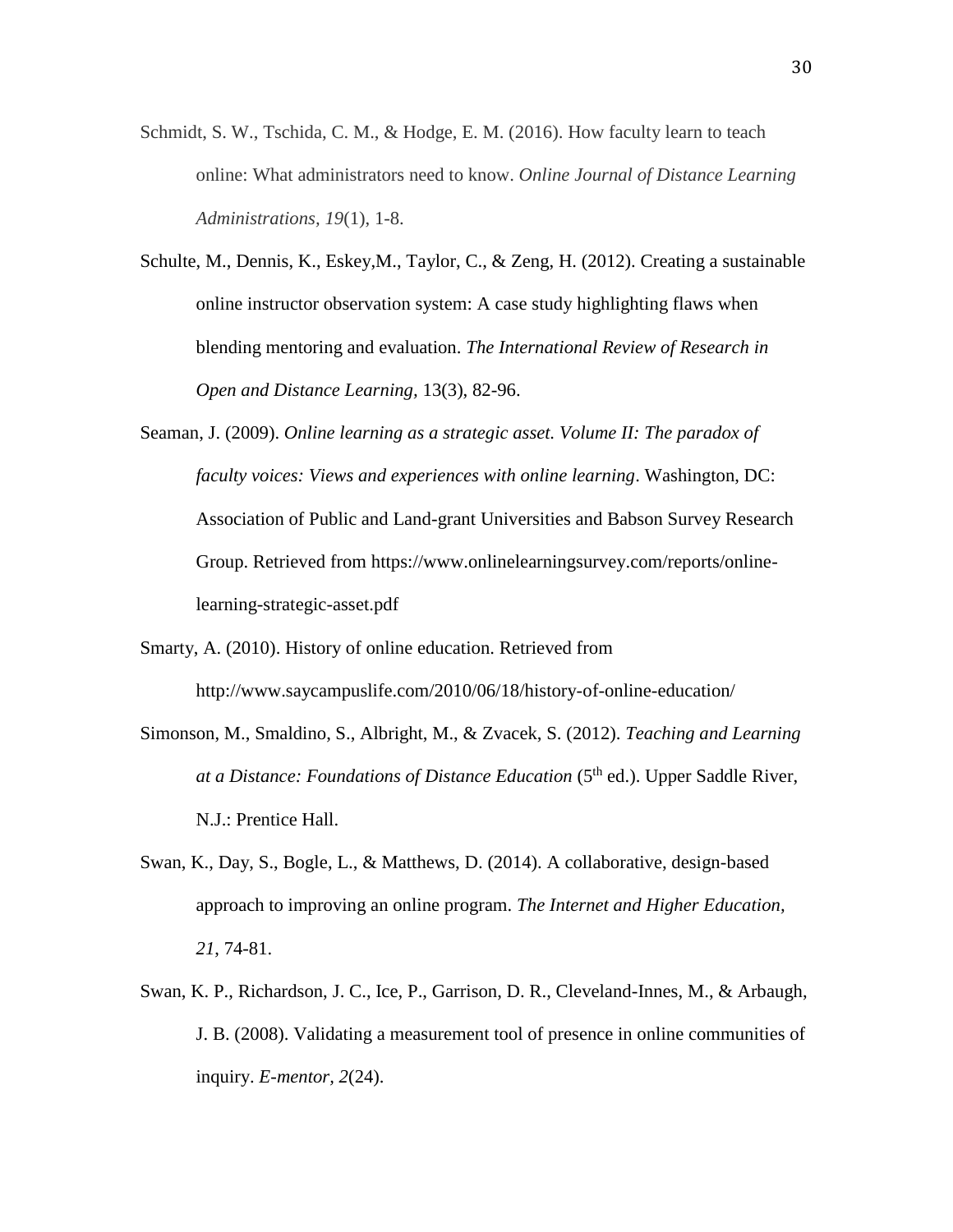Tabatabaei, M., Schrottner, B., & Reichgelt, H. (2006). Target populations for online education. *International Journal on E-Learning, 5*(3), 401-401.

Ubell, R. (2010, August). Virtual team learning. *Training and Development,* 52-57.

Wasilik, O., & Bollinger, D. U. (2009). Faculty satisfaction in the online environment: An institutional study. *The Internet and Higher Education, 12*, 173-178.

#### **KEY TERMS AND DEFINITIONS**

**Community of Inquiry**: A framework used by students to evaluate the presence of faculty instructing an online course (Swan et al., 2014)

**Learning Management System**: A self-contained webpage with embedded instructional tools that permit faculty to organize academic content and engage students in their learning (Gautreau, 2011)

**Learning Outcomes**: Observable, measurable behaviors that are a consequence of online instruction (Simonson et al., 2012)

**Nested professional Development Network of Online Teaching:** A framework that recognizes successful online teaching in higher education as an outcome of the interaction of support activities at teaching, community, and organizational levels (Baran & Correia, 2014)

**Online Education**: Characterized by: 1) the separation of teachers and learners which distinguishes it from face-to-face education, 2) the influence of an educational organization which distinguishes it from self-study and private tutoring, 3) the use of a computer network to present or distribute some educational content, and 4) the provision